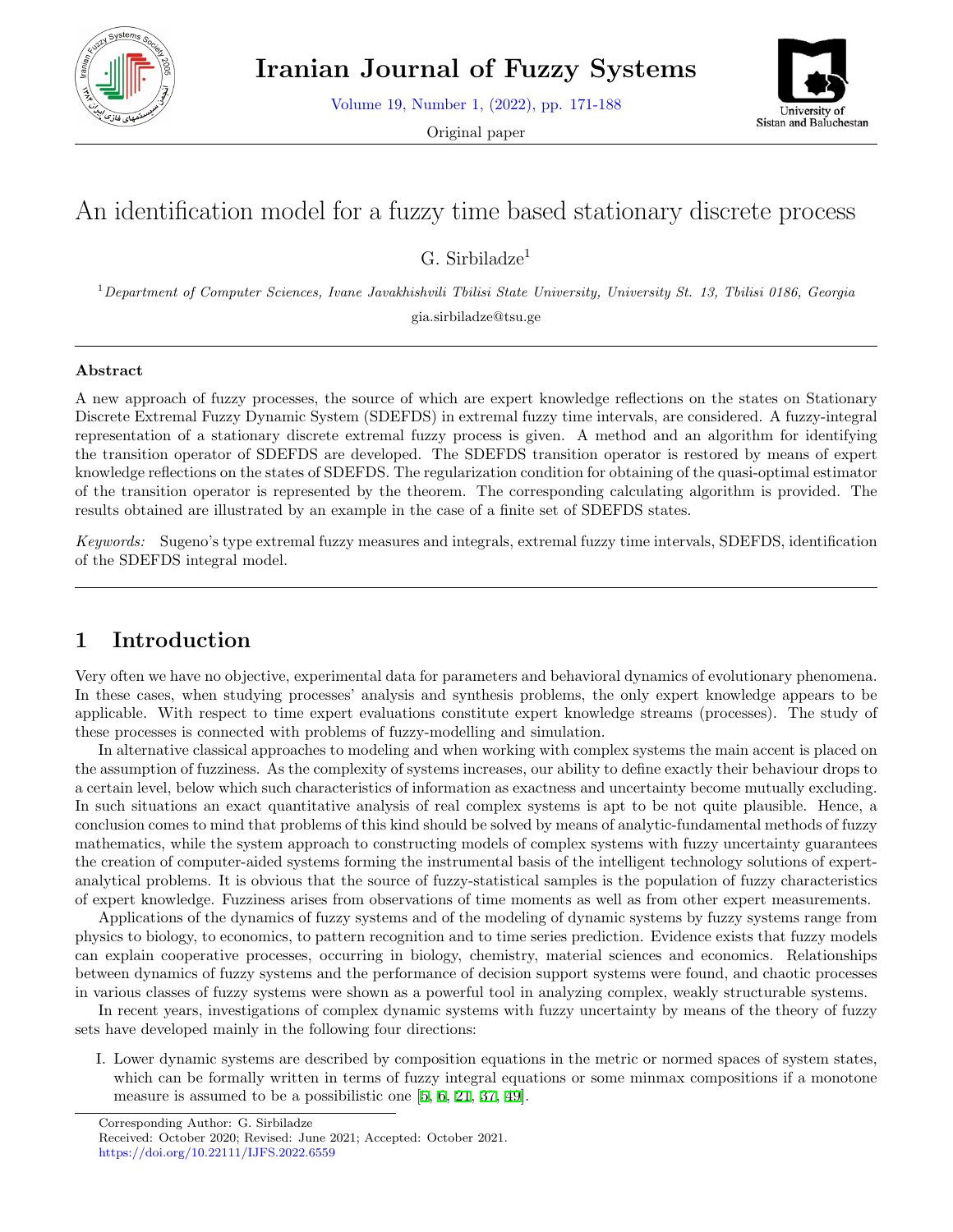- II. Quite a number of studies have been devoted to the development of fuzzy differential calculus with an aim of describing dynamic fuzzy systems and their numerical solutions, modeling identification, filtering, control, optimal control, and so on. The main common feature of these approaches is the assumption that the compatibility function is differentiable [\[8](#page-15-2), [10](#page-16-1), [15](#page-16-2), [22](#page-16-3)] and others, which to a certain extent facilitates the investigation of a definite class of dynamic fuzzy systems.
- III. In some works, the first-order ordinary integral or integral-differential equations (or equation systems) have been constructed, where the constant values are uncertain, and this uncertainty is modeled by substituting fuzzy numbers. The problems of the existence and uniqueness of the solution with various derivatives of fuzzy functions have been studies in the literature [\[2](#page-15-3)[–4](#page-15-4), [33](#page-17-2), [46](#page-17-3), [51](#page-17-4)] and others.
- IV. In modeling, analyzing, and predicting behaviors of physical and natural phenomena, greater and greater emphasis has been placed on fuzzy-stochastic equations. This is due to combinations of complexity, two kinds of uncertaintyrandomness and fuzziness, and ignorance that are present in the formulation of a great number of these problems. A large class of physically important problems is described by fuzzy-stochastic differential systems [[13,](#page-16-4) [20,](#page-16-5) [31\]](#page-16-6) and others.

The main difference between items I, II, III, IV (where in dynamic fuzzy systems, the dynamic structure is deterministic and fuzzy uncertainty appears only in the coefficients or initial conditions) and the fuzzy dynamic systems investigated in this work is that time structure and dynamics are fuzzy. However, our consideration is not limited to this class of dynamic systems. So, we construct fuzzy dynamic systems (EFDS), but not dynamic fuzzy systems. This is a new direction in studying and modeling weakly structured dynamic systems.

Fuzzy programming problems have been discussed widely in literature (see [[7,](#page-15-5) [9](#page-15-6), [11](#page-16-7), [14,](#page-16-8) [19,](#page-16-9) [25](#page-16-10), [28–](#page-16-11)[30](#page-16-12), [37,](#page-17-0) [41](#page-17-5), [44](#page-17-6), [47,](#page-17-7) [48](#page-17-8), [50\]](#page-17-9) and others) and applied in such various disciplines as operations research, economic management, business administration, engineering and so on. B. Liu [[28\]](#page-16-11) presents a brief review on fuzzy programming models, and classifies them into three broad classes: expected value models, chance-constrained programming and chance-dependent programming. Our further study belongs to the first class, where we use the instrument of fuzzy measures and integrals (see [\[42](#page-17-10)] and others) or, speaking more exactly, extremal fuzzy measures and Sugeno's type integrals along with extremal fuzzy expected value[[34,](#page-17-11) [35\]](#page-17-12).

Therefore, in the paper the new approach to the study of weakly structured dynamic systems optimization is presented (here only Stationary Discrete Extremal Fuzzy Dynamic System, where discreteness of SDEFDS is presented with respect to time). Different from other approaches where the source of fuzzy uncertainty in dynamic systems is expert, this approach considers time as long as an expert to be the source of fuzzy uncertainty. This notably widens the area of studied problems. All these is connected to the incomplete, imprecise, anomalous and extremal processes in nature and society, where connections between the system's objects are of subjective (expert) nature, which is caused by lack of objective information about the evolution of studying system, and which often is encountered, for example, in studies of such areas as: economics and business of developing countries, conflictology, sociology, medical diagnosis management of evacuation processes in catastrophe areas, estimation of disease spreading in epidemical regions research of complex systems of applied physics, etc. It is obvious, that in studies of abnormal and complex processes, when objective, statistical data is not sufficient (due to the complexity of process), construction of new technologies for expert knowledge streams engineering becomes highly important. Several researchers have been performed in this direction, which mostly concern construction of mathematical basis.

The dualized aggregation of knowledge streams with respect to fuzzy time intervals in current and future processes is a completely novel approach, since it has, as far as we know, no analogue. The dualized fuzzy models of Extremal Fuzzy Dynamic System (EFDS) were developed by introducing an algebraic structure for fuzzy time intervals. This is a natural way to introduce the expert knowledge of EFDS states into a fuzzy process, which activates an experts intelligence and represents it in pessimistic/optimistic estimates. The proposed new approach is based on a strong mechanism of expert knowledge activation, which makes it possible to evaluate the states of a complex dynamic system and to establish the form of their representation. For this, a minmax aggregation instrument such as Sugeno-type extremal integrals and extremal fuzzy measure theory are developed. For the creation of fuzzy processes with fuzzy time parameter, compositions of a monotone fuzzy time structure and Sugeno-type extremal integrals are constructed. This gives new possibilities for dualized integral representations of weakly structured processes. An important instance is the simplified parametrization of new integrals, which makes the minmax calculation of extremal (low & upper) Sugeno-type integrals much easier in considering process ergodicity, identification, optimization, filtration, and other problems.

This work presents a new approach to the study of EFDSs identification. In contrast to other approaches in which it is assumed that the source of fuzziness in dynamic systems is expert knowledge, in our approach both time and expert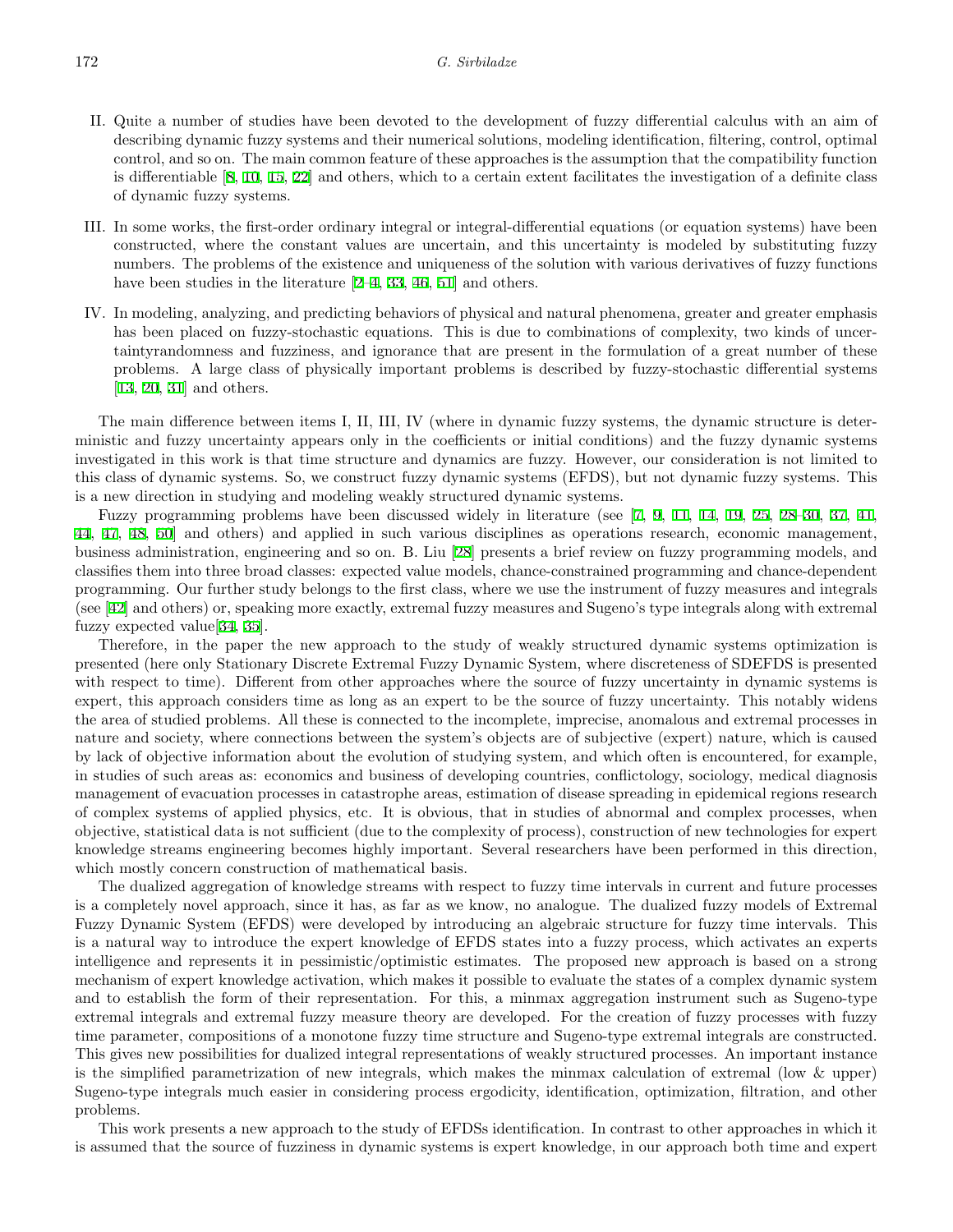knowledge are considered to be factors that account for fuzzy uncertainty. The introduction of such a dualized (fuzzy time + expert knowledge) factors of uncertainty in dynamic systems not only enables experts to use their intellectual ability to the best advantage in the process of knowledge formalization, but also essentially widens the range of problems to be investigated.

Our attention was focused on the rapidly developing theory of fuzzy measures and integrals (see [[1](#page-15-7), [12,](#page-16-13) [16](#page-16-14)[–18](#page-16-15), [23,](#page-16-16) [24](#page-16-17), [27](#page-16-18), [32](#page-16-19), [34](#page-17-11), [38](#page-17-13)[–40](#page-17-14), [42](#page-17-10)] and others). We employ the part of the theory of fuzzy measures which concerns extremal fuzzy measures [[34–](#page-17-11)[36\]](#page-17-15) and which, in our opinion, is rather seldom used. We have constructed a new instrument of a fuzzy measure, the extension of which is based on Sugeno lower and upper integrals. The structure of time is represented by monotone extremal classes of measurable sets. On such structures uncertainty is described by extremal fuzzy measures and problems of fuzzy optimization of extremal fuzzy processes: 1. Fuzzy Identification, 2. Fuzzy Optimal Control, 3. Fuzzy Filtration and so on. We will deal with the fuzzy identification problems SDEFDS, where fuzzy uncertainty arises with discrete time and time structures are monotone classes of measurable sets [[34](#page-17-11)].

As known [[34\]](#page-17-11), in fuzzy dynamic processes where fuzziness participates as a time factor, an important role is assigned to the structures of extremal fuzzy time intervals  $\{\widetilde{\mathcal{FI}}_*(T), \leq \otimes\})$ ,  $(\langle\{\widetilde{\mathcal{FI}}^*(T), \preceq \stackrel{*}{\otimes}\}$ . As the fuzzy time flows, the *∗* process of expert knowledge measurement on the system states with respect to time is affected by the incompleteness of the obtained information. The polar characteristics of this information manifest themselves as imprecision and uncertainty. A degree of information imprecision is defined by current fuzzy time moments  $(t \in B<sup>*</sup><sub>1</sub>)$  and future fuzzy time moments  $(\tilde{t} \in \mathcal{B}_{1*})$ , while an uncertainty degree is defined by current fuzzy time intervals  $(\tilde{r} \in \mathcal{B}_2^*)$  and future fuzzy time intervals ( $\tilde{r} \in \tilde{B}_{2*}$ ). We have constructed the corresponding fuzzy monotone structures [[34](#page-17-11)]

$$
\{\widetilde{\mathcal{FI}}_{*}(T), \succeq, \underset{*}{\oplus}\} \quad \text{and} \quad \{\widetilde{\mathcal{FI}}^{*}(T), \preceq, \overset{*}{\oplus}\},
$$

*∗*

in which sequential extremal fuzzy time intervals are calculated recurrently.

Here only note that when expert describes the dynamics of complex objects and "measures" system states in fuzzy time intervals. It is necessary to carry out "extremal" "dual" measurements, namely, measurements in extended current and compressed future fuzzy time intervals [\[34](#page-17-11)].

In the present paper, we represent the extremal fuzzy processes. The subject/matter of our investigation is the existence of an optimal estimation of the transition operator for SDEFDS's. In Section 2, basic definitions on the extensions of Sugeno's integral are presented. Section 3 contains some necessary preliminary concepts on general model of an extremal fuzzy process [\[36](#page-17-15)]. Based on the fuzzy integral model, Sections 4–5 deals with problems of fuzzy identification problem of SDEFDS. A method and an algorithm, as main results of the work, are developed for identification of the transition operator of SDEFDS. The results obtained are illustrated by the example for the case of a finite set of SDEFDS states.

## **2 Preliminary concepts: on the space of extended extremal fuzzy measures and extended Sugeno integral**

All definitions and results see in [\[34](#page-17-11)].

**Definition 2.1.** *Let X be some nonempty set.*

a) We call some class  $\mathcal{B}^* \subset 2^X$  of subsets of X an upper  $\sigma^*$ -monotone class if (i)  $\emptyset, X \in \mathcal{B}^*$ ; (ii)  $\forall A, B \in \mathcal{B}^* \Rightarrow$  $A \cup B \in \mathcal{B}^*$ ; (iii)  $\forall \{A_n\} \in \mathcal{B}^*$ ,  $n = 1, 2, ..., A_n \uparrow A \Rightarrow A \in \mathcal{B}^*$ .

b) We call some class  $\mathcal{B}_* \subset 2^X$  of subsets of X a lower  $\sigma_*$ -monotone class if (i)  $\emptyset, X \in \mathcal{B}_*$ ; (ii)  $\forall A, B \in \mathcal{B}_* \Rightarrow$  $A \cap B \in \mathcal{B}_*$ ; (iii)  $\forall \{A_n\} \in \mathcal{B}_*$ ,  $n = 1, 2, \ldots, A_n \downarrow A \Rightarrow A \in \mathcal{B}_*$ .

**Definition 2.2.** *We call the classes B <sup>∗</sup> and B<sup>∗</sup> extremal if and only if*

$$
\forall A \in \mathcal{B}^* \Leftrightarrow \overline{A} \in \mathcal{B}_*.
$$

**Definition 2.3.** *1)*  $(X, \mathcal{B}^*)$  *is called an upper measurable space;* 

*2)* (*X, B∗*) *is called a lower measurable space;*

3) If  $\mathcal{B}^*$  and  $\mathcal{B}_*$  are extremal  $\sigma^*$ - and  $\sigma_*$ -monotone classes, then  $(X, \mathcal{B}_*, \mathcal{B}^*)$  is called an extremal measurable space.

Let we have the following denotation:  $\mathbb{R}_0^+ \equiv [0, +\infty]$ .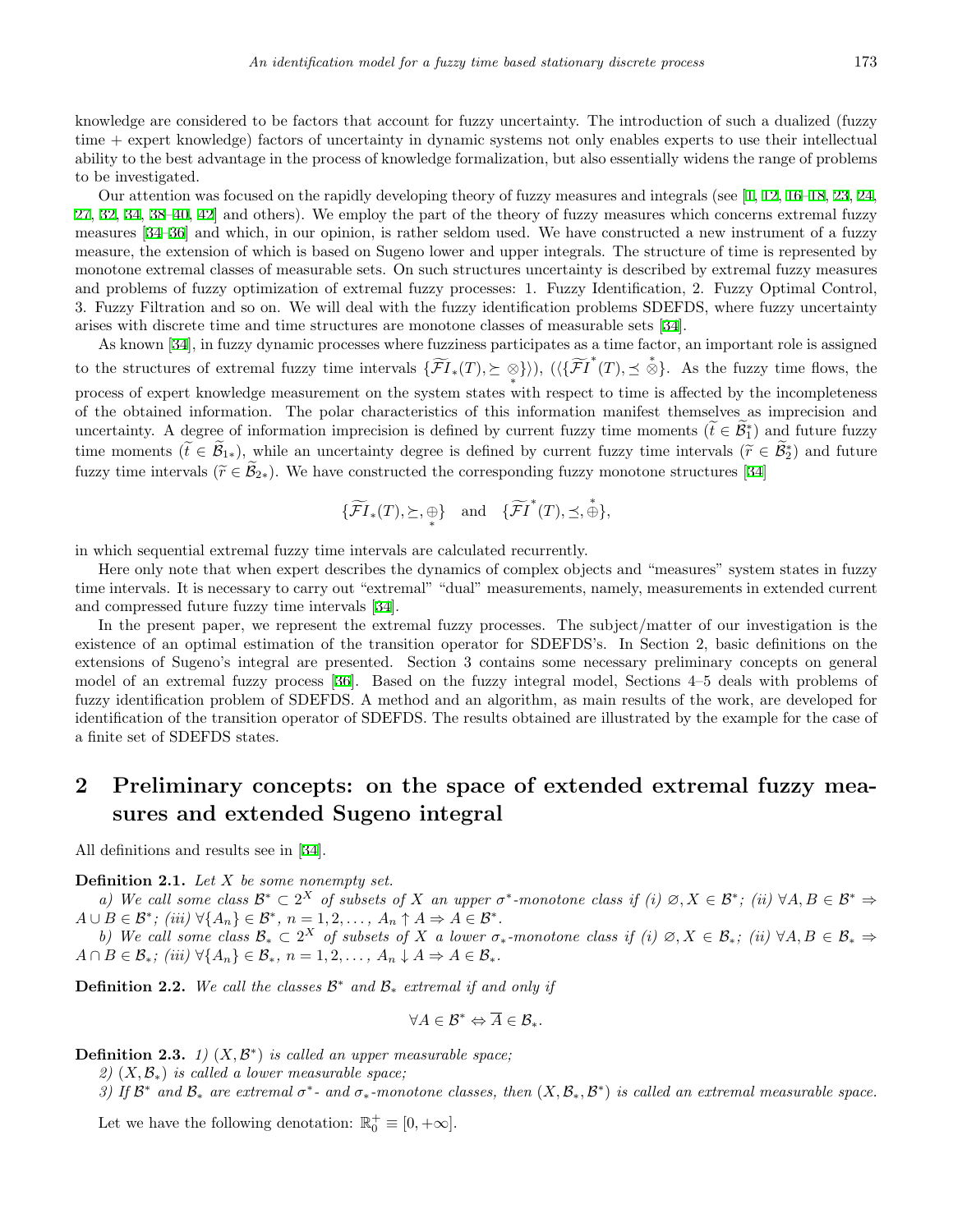#### **Example 2.4.**

$$
\mathcal{B}_1^* \stackrel{\Delta}{=} \{A \subset \mathbb{R}_0^+ \mid A = (\alpha; +\infty), \ \alpha \in \mathbb{R}_0^+\} \cup \{\varnothing\} \cup \{\mathbb{R}_0^+\} \ \text{ is a } \sigma^* \text{-monotone class},
$$
  

$$
\mathcal{B}_{1*} \stackrel{\Delta}{=} \{A \subset \mathbb{R}_0^+ \mid A = [0; \alpha], \ \alpha \in \mathbb{R}_0^+\} \cup \{\varnothing\} \cup \{\mathbb{R}_0^+\} \ \text{ is a } \sigma_* \text{-monotone class}.
$$

 $B_1^*$  and  $B_{1*}$  are called a Borel  $\sigma^*$ -monotone class and a Borel  $\sigma_*$ -monotone class of first kind, respectively. Clearly,  $B_1^*$ *and*  $\mathcal{B}_{1*}$  *are extremal.* 

#### **Example 2.5.**

$$
\mathcal{B}_2^* \stackrel{\Delta}{=} \{A \subset \mathbb{R}_0^+ \mid A = [0; \alpha), \ \alpha \in \mathbb{R}_0^+\} \cup \{\varnothing\} \cup \{\mathbb{R}_0^+\} \ \text{is a } \sigma^* \text{-monotone class},
$$
  

$$
\mathcal{B}_{2*} \stackrel{\Delta}{=} \{A \subset \mathbb{R}_0^+ \mid A = [\alpha; +\infty), \ \alpha \in \mathbb{R}_0^+\} \cup \{\varnothing\} \cup \{\mathbb{R}_0^+\} \ \text{is a } \sigma_* \text{-monotone class}.
$$

 $\mathcal{B}_2^*$  and  $\mathcal{B}_{2*}$  are called a Borel  $\sigma^*$ - and a Borel  $\sigma_*$ -monotone class of second kind, respectively. It is obvious that  $\mathcal{B}_2^*$  and *B*<sup>2</sup>*<sup>∗</sup> are extremal.*

**Definition 2.6.** Let  $(X, \mathcal{B}^*)$  be some upper measurable space. A function  $g^* : \mathcal{B}^* \to [0;1]$  is called an upper fuzzy measure if: (i)  $g^*(\emptyset) = 0$ ,  $g^*(X) = 1$ ; (ii)  $\forall A, B \in \mathcal{B}^*$ ,  $A \subset B \Rightarrow g^*(A) \leq g^*(B)$ ; (iii)  $\forall \{A_n\} \in \mathcal{B}^*$ ,  $n = 1, 2, \ldots$ ,  $A_n \uparrow A \Rightarrow g^*(A) = \lim_{n \to \infty} g^*(A_n).$ 

**Definition 2.7.** Let  $(X, \mathcal{B}_*)$  be some lower measurable space. A function  $g_* : \mathcal{B}_* \to [0,1]$  is called a lower fuzzy measure if: (i)  $g_*(\emptyset) = 0$ ,  $g_*(X) = 1$ ; (ii)  $\forall A, B \in \mathcal{B}_*, A \subset B \Rightarrow g_*(A) \leq g_*(B)$ ; (iii)  $\forall \{A_n\} \in \mathcal{B}_*, n = 1, 2, \ldots$  $A_n \downarrow A \Rightarrow g_*(A) = \lim_{n \to \infty} g_*(A_n).$ 

**Definition 2.8.** Let  $(X, \mathcal{B}_*, \mathcal{B}^*)$  be some extremal measurable space,  $g_*$  be a lower and  $g^*$  an upper fuzzy measure. *Then:*

*a)*  $g_* : \mathcal{B}_* \to [0; 1]$  *and*  $g^* : \mathcal{B}^* \to [0; 1]$  *is called extremal if and only if* 

$$
\forall A \in \mathcal{B}_* \; : \; g_*(A) = 1 - g^*(\overline{A}).
$$

*b*)  $(X, \mathcal{B}_*, \mathcal{B}^*, g_*, g^*)$  *is called a space of extremal fuzzy measures.* 

**Definition 2.9.** *Let*  $(X, \mathcal{B}_*, \mathcal{B}^*)$  *be some extremal measurable space. Then:* 

*a)* The function  $h: X \to \mathbb{R}_0^*$  is called upper measurable if and only if h is measurable with respect to the spaces  $(X, \mathcal{B}_*, \mathcal{B}^*)$  and  $(\mathbb{R}_0^+, \mathcal{B}_{1*}, \mathcal{B}_1^*)$ *. Then* 

$$
\forall \alpha \ge 0 \quad h^{-1}((\alpha; +\infty)) \in \mathcal{B}^*, \quad h^{-1}([0; \alpha]) \in \mathcal{B}_*.
$$

*b)* The function  $h: X \to \mathbb{R}_0^+$  is called lower measurable if and only if h is measurable with respect to the spaces  $(X, \mathcal{B}_*, \mathcal{B}^*)$  and  $(\mathbb{R}_0^+, \mathcal{B}_{2*}, \mathcal{B}_2^*)$ *. Then* 

$$
\forall \alpha \ge 0 \quad h^{-1}\left([0; \alpha)\right) \in \mathcal{B}^*, \quad h^{-1}\left([\alpha; +\infty)\right) \in \mathcal{B}_*.
$$

**Definition 2.10.** *Let* (*X, B∗, B ∗* ) *be some extremal measurable space.*

*a)* The class of fuzzy subsets  $\overline{A} \subset X$  with lower measurable compatibility functions

$$
\widetilde{\mathcal{B}}_{*}=\Big\{\widetilde{A}\subset X\mid \mu_{\widetilde{A}}\ \ is\ lower\ measurable\Big\}=\Big\{\widetilde{A}\in X\mid \forall\ 0\leq \alpha\leq 1,\ \mu_{\widetilde{A}}^{-1}([0;\alpha))\in \mathcal{B}^{*},\ \mu_{\widetilde{A}}^{-1}([\alpha;+\infty))\in \mathcal{B}^{*}\Big\},
$$

*is called an extension of the*  $\sigma_*$ -monotone class  $\mathcal{B}_*$ .

*b)* The class of fuzzy subsets  $A \subset X$  with upper measurable compatibility functions

$$
\widetilde{\mathcal{B}}^* = \left\{ \widetilde{A} \subset X \mid \mu_{\widetilde{A}} \text{ is upper measurable} \right\} = \left\{ \widetilde{A} \in X \mid \forall \ 0 \le \alpha \le 1, \ \mu_{\widetilde{A}}^{-1}([0; \alpha]) \in \mathcal{B}_*, \ \mu_{\widetilde{A}}^{-1}((\alpha; + \infty)) \in \mathcal{B}^* \right\},\
$$

*is called an extension of the*  $\sigma^*$ -monotone class  $\mathcal{B}^*$ .

**Definition 2.11.** An extremal measurable space  $(X, \mathcal{B}_*, \mathcal{B}^*)$  is called an extension of an extremal measurable space  $(X,\mathcal{B}_*,\mathcal{B}^*)$ .

Using the Sugeno integral [[42\]](#page-17-10), we next introduce the notion of extension of fuzzy extremal measures.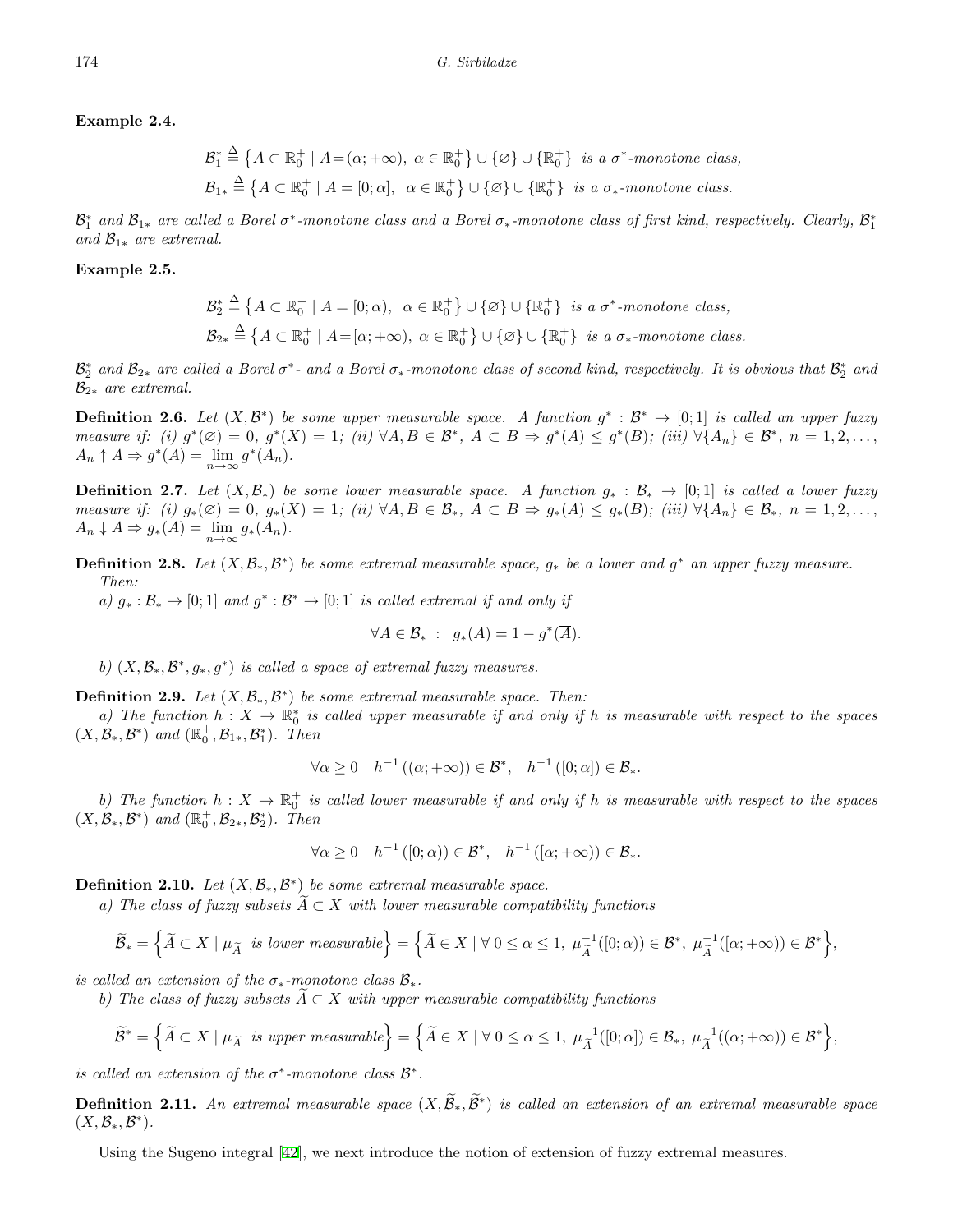**Definition 2.12.** Let  $(X, \mathcal{B}_*, \mathcal{B}^*, g_*, g^*)$  be some space of extremal fuzzy measures, and  $(X, \mathcal{B}_*, \mathcal{B}^*)$  be an extension of *the extremal measurable space*  $(X, \mathcal{B}_*, \mathcal{B}^*)$ *. Then:* 

*a) the function*

$$
\widetilde{g}_{*}(\widetilde{A}) \equiv \oint_{X} \mu_{\widetilde{A}}(x) \circ g_{*}(\cdot) \stackrel{\Delta}{=} \bigvee_{0 < \alpha \le 1} \left[ \alpha \wedge g_{*}([\widetilde{A}]_{\bar{\alpha}}) \right], \quad \forall \widetilde{A} \in \widetilde{\mathcal{B}}_{*};
$$
\n(1)

*is called an extension of the fuzzy measure*  $g_*$  *on*  $\widetilde{\mathcal{B}}_*$ ;

*b) the function*

$$
\widetilde{g}^*(\widetilde{A}) \equiv \int_X^* \mu_{\widetilde{A}}(x) \circ g^*(\cdot) \stackrel{\Delta}{=} \bigwedge_{0 < \alpha \le 1} \left[ \alpha \vee g^*([\widetilde{A}]_\alpha) \right], \quad \forall \widetilde{A} \in \widetilde{\mathcal{B}}^*,
$$
\n(2)

*is called an extension of the fuzzy measure*  $g^*$  *on*  $B^*$ .

Here  $[\widetilde{A}]_{\alpha} = \{x \in X \mid \mu_{\widetilde{A}}(x) > \alpha\}, \ [\widetilde{A}]_{\overline{\alpha}} = \{x \in X \mid \mu_{\widetilde{A}}(x) \geq \alpha\}, 0 < \alpha \leq 1.$ 

**Definition 2.13.** A space of extremal fuzzy measures  $(X, \mathcal{B}_*, \tilde{g}^*, \tilde{g}^*)$  is called an extension of the space  $(X, \mathcal{B}_*, \mathcal{B}^*, g_*, g^*)$ .

Let  $(X, \mathcal{B}_*, \mathcal{B}^*, g_*, g^*)$  be some space of extremal fuzzy measures and  $(X, \mathcal{B}_*, \mathcal{B}^*, \widetilde{g}^*)$  be its extension.

**Definition 2.14.** *a)* Let  $\widetilde{A}, \widetilde{B} \in \widetilde{\mathcal{B}}_*$  be any fuzzy sets. Then the lower fuzzy Sugeno integral of the compatibility function  $\mu_{\widetilde{B}}$  *on the fuzzy set*  $\widetilde{A}$  *is defined with respect to a lower fuzzy measure*  $\widetilde{g}_*$  *by the formula* 

$$
\mathcal{J}_{*} \mu_{\widetilde{B}}(x) \circ \widetilde{g}_{*}(\cdot) \stackrel{\Delta}{=} \bigvee_{0 < \alpha \leq 1} \left[ \alpha \wedge \widetilde{g}_{*}(\widetilde{A} \cap [\widetilde{B}]_{\bar{\alpha}}) \right].
$$
\n(3)

*b)* Let  $A, B \in \mathcal{B}^*$  be any fuzzy sets. Then the upper fuzzy Sugeno integral of the compatibility function  $\mu_{\widetilde{B}}$  on the  $fuzzy set A$  *is defined with respect to an upper fuzzy measure*  $\widetilde{g}^*$  *by the formula* 

$$
\int_{\tilde{A}}^* \mu_{\tilde{B}}(x) \circ \tilde{g}^*(\cdot) \stackrel{\Delta}{=} \bigwedge_{0 < \alpha \le 1} \left[ \alpha \vee \tilde{g}^*(\tilde{A} \cup [\tilde{B}]_{\alpha}) \right].
$$
\n(4)

## **3 A general model of an extremal fuzzy dynamic system (EFDS)**

As readers may note, the approach represented in this work describes complex evolutionary phenomena which are connected with process development in past, and not only in past (it may concern future time also), when an expert makes evaluations on system state within approximate time moments. These may be extremal and abnormal processes, catastrophes and, generally speaking, emergency situations environment. The expert makes evaluations on system state within approximate time moments which constitute expert knowledge stream. Following [[36\]](#page-17-15), in this section, for describing and modelling knowledge streams we construct fuzzy-dynamic system.

We propose the following: the time structure of fuzzy dynamic systems is represented by some space of extended extremal fuzzy measures

$$
\langle T, \widetilde{\mathcal{FI}}_*(T), \widetilde{\mathcal{FI}}^*(T), \widetilde{g}_{T*}, \widetilde{g}_T^*\rangle, \quad T = \mathbb{R}_0^*,\tag{5}
$$

where  $\widetilde{FI}_*(T)$  and  $\widetilde{FI}^*(T)$  denote monotone classes current and future fuzzy time intervals, respectively;  $\widetilde{g}_{T*}$  and  $\widetilde{g}_T^*$ are some extremal fuzzy measures on monotone structure  $(\widetilde{FI}_*(T), \widetilde{FI}^*(T))$ , respectively [\[34](#page-17-11)].

Let us start describing objects of a fuzzy dynamic system. Let  $X$  ( $X \neq \emptyset$ ) be the set of states of some dynamic system to be investigated. Let  $(X, \mathcal{B}, g)$  be the space of a fuzzy measure on the measurable space  $(X, \mathcal{B})$ , as an initial uncertainty measure on the states of EFDS, where  $\beta$  is a  $\sigma$ -algebra in X.

Let *X* also be the set of output states of the system under consideration.

Now, let us consider the Cartesian product *X × T* and the space of extended composition extremal fuzzy measures [[35\]](#page-17-12)

$$
\left(X\times T,\mathcal{B}\widetilde{\otimes \mathcal{B}_{T*}},\mathcal{B}\widetilde{\otimes \mathcal{B}_{T}^*},\widetilde{g\otimes g_{T*}},\widetilde{g\otimes g_{T}^*}\right),
$$

which is induced by the spaces  $(X, \mathcal{B}, \mathcal{B}, g, g)$  and  $(T, \mathcal{B}_{T^*}, \mathcal{B}_{T^*}^*, g_{T^*}, g_T^*)$  [[35\]](#page-17-12), where

$$
B_T^* = \{ [0, t) \mid t \in T \} \quad \text{and} \quad B_{T*} = \{ (t, +\infty) \mid t \in T \},
$$

are monotone classes of time intervals [\[34](#page-17-11)].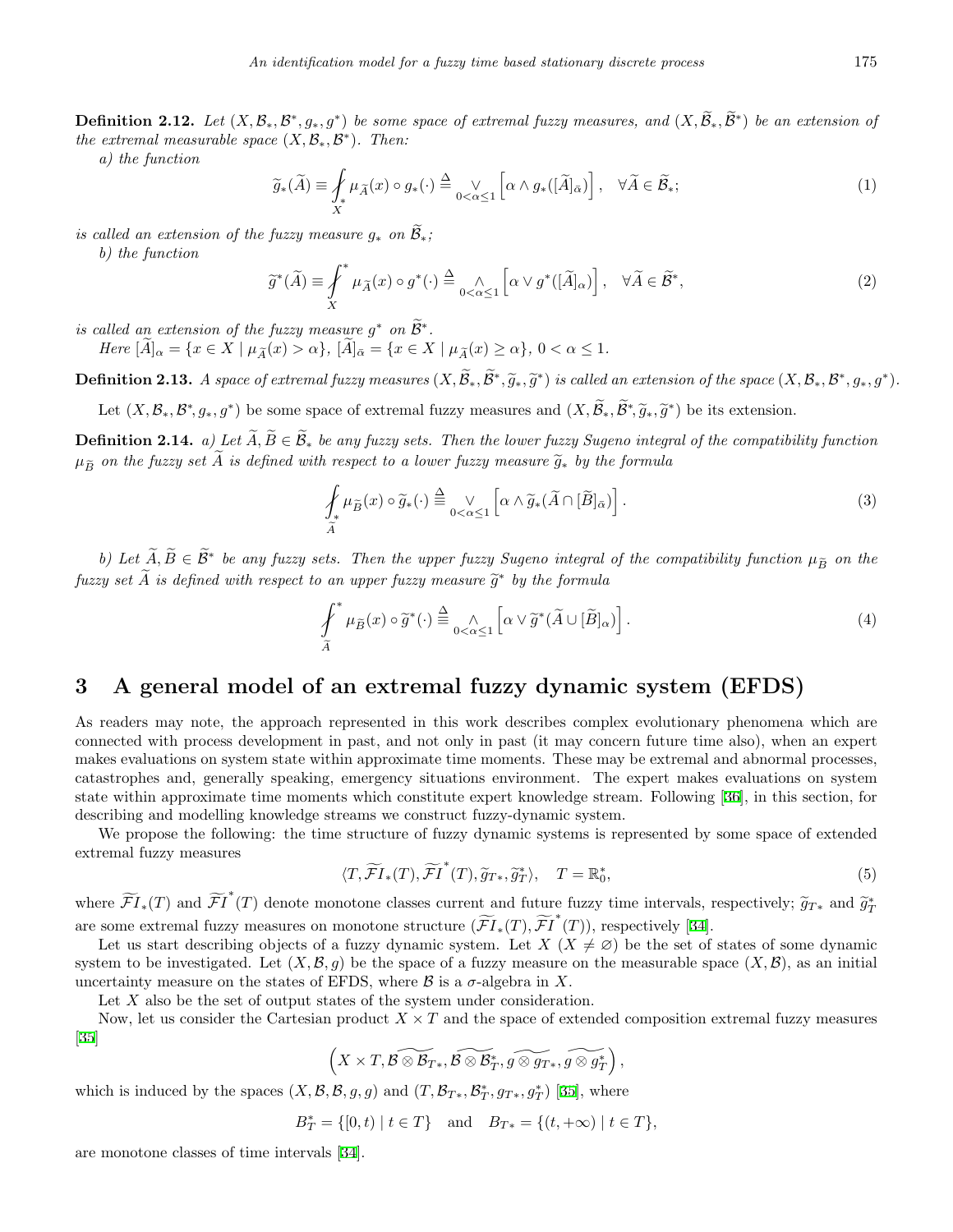**Definition 3.1.** [[36\]](#page-17-15) *a)* A lower measurable binary fuzzy relation  $\widetilde{Q}_* \in \widetilde{B \otimes B_{T*}}$  is called a future fuzzy process on the *measurable states of the system (i.e.,*  $\mu_{\tilde{Q}_*}(x,t)$  *is a lower measurable function).* 

*b)* An upper measurable binary fuzzy relation  $\widetilde{Q}^* \in \mathcal{B} \otimes \mathcal{B}^*$  is called a current fuzzy process on the measurable states *of the system (i.e.,*  $\mu_{\tilde{O}^*}(x,t)$  *is an upper measurable function).* 

*c) A pair* (*Q*e*∗, <sup>Q</sup>*e*<sup>∗</sup>* ) *of lower and upper measurable binary fuzzy relations is called an extremal fuzzy process on the measurable states of the system (i.e.,*  $Q^* \in \mathcal{B} \otimes \mathcal{B}_T^*$  *and*  $Q_* \in \mathcal{B} \otimes \mathcal{B}_{T*}$ *).* 

d) An extremal fuzzy process (EFP) is said to be ergodic if there exist the limits  $\forall x \in X$ ,  $\lim_{t \to \infty} \mu_{\tilde{Q}^*}(x,t) \equiv \mu_{\tilde{A}^*}(x)$ ,  $\lim_{t\to\infty}\mu_{\widetilde{Q}_*}(x,t)\equiv\mu_{\widetilde{A}_*}(x)$ , and the limit fuzzy sets  $A^*$  and  $A_*$  are measurable  $A^*, A_* \in \mathcal{B}$ .

Note that (see [\[34](#page-17-11)])  $\forall \tau \in T$ ,  $\forall x \in X$   $E_{\widetilde{Q}_*}(x,\cdot) \in \mathcal{B}_{T*}$  is a future fuzzy time interval;  $E_{\widetilde{Q}^*}(x,\cdot) \in \mathcal{B}^*_T$  is a current fuzzy time interval;  $E_{\tilde{Q}_*}(\cdot, \tau) \in \mathcal{B}$  is a fuzzy state of the system, which is "measurable" in the future fuzzy time interval  $[\tau, +\infty); E_{\tilde{O}^*}(\cdot, \tau) \in \tilde{B}$  is a fuzzy state of the system, which is "measurable" in the current fuzzy time interval  $[0, \tau)$ .

It is obvious that model "measurements" of the states of the system at a real time moment  $\tau > 0$  are understood as defining pairs of measurable fuzzy sets  $E_{\tilde{Q}_*}(\cdot, \tau)$ ,  $E_{\tilde{Q}^*}(\cdot, \tau) \in \mathcal{B}$ .

For all  $x \in X$ ,  $E_{\tilde{Q}^*}(x, \cdot)$  and  $E_{\tilde{Q}_*}(x, \cdot)$  are a current fuzzy and a future fuzzy time intervals, respectively, in which the state  $x \in X$  of the system is "measured" by the expert.

The family of fuzzy sets  ${E_{\tilde{Q}_{\ast}^*}}(\cdot, \tau) \}_{\tau \geq 0}$  from  $\mathcal B$  is called the trajectory of a future fuzzy process, and the family of fuzzy sets  ${E_{\tilde{O}^*}(\cdot, \tau)}_{\tau \geq 0}$  from  $\tilde{B}$  is called the trajectory of a current fuzzy process. The family of pairs of fuzzy sets  $\{E_{\widetilde{Q}_{*}}(\cdot,\tau),E_{\widetilde{Q}^{*}}(\cdot,\tau)\}_{\tau\geq 0}$  is called the trajectory of an extremal fuzzy process  $(Q_*,Q^*)$ .

Let  $\widetilde{\mathbb{R}}_* \subset X \times T \times X$  be some lower measurable fuzzy relation  $(\widetilde{\mathbb{R}}_* \in \widetilde{\mathcal{B} \otimes \mathcal{B}_{T*}} \otimes \widetilde{\mathcal{B}_X})$  describing expert knowledge reflections of fuzzy states of the system on the output values of the system in future fuzzy time intervals, and  $\mathbb{R}^*$  ⊂  $X \times T \times X$  be some upper measurable fuzzy relation ( $\mathbb{R}^* \in \mathcal{B} \otimes \mathcal{B}^*_T \otimes \mathcal{B}^-_X$ ) describing expert knowledge reflections of fuzzy states of the system on the output values of the system in current fuzzy time intervals.

**Definition 3.2.** [\[36](#page-17-15)] *a)* A lower measurable relation  $\widetilde{\mathbb{R}}_* \in \mathcal{B} \otimes \mathcal{B}_{T_*} \otimes \widetilde{\mathcal{B}_X}$  is called a future fuzzy process of expert *knowledge reflection of states of the system in future fuzzy time intervals.*

*b)* An upper measurable relation  $(\mathbb{R}^* \in \mathcal{B} \otimes \mathcal{B}^*_T \otimes \mathcal{B}^*_X)$  is called a current fuzzy process of expert knowledge reflection *of states of the system in current fuzzy time intervals.*

*c*) *A* pair ( $\mathbb{R}_*, \mathbb{R}^*$ ) is called an extremal fuzzy process of expert knowledge reflection of states of the system in extremal *fuzzy time intervals.*

Let  $\widetilde{\rho}_* \in (\mathcal{B} \otimes \mathcal{B}_{T*}) \otimes (\mathcal{B} \otimes \mathcal{B}_{T*})$  be some lower measurable fuzzy relation in the Cartesian product  $(X \times T) \times (X \times T)$ . This relation is a future fuzzy transition operator describing the dynamics of the system or, in other words, system state transformations in future fuzzy time intervals.

Let  $\widetilde{\rho}^* \in (\mathcal{B} \otimes \mathcal{B}_{T}^*) \otimes (\mathcal{B} \otimes \mathcal{B}_{T^*})$  be some upper measurable fuzzy relation in the Cartesian product  $(X \times T) \times (X \times T)$ . This relation is a current fuzzy transition operator describing the dynamics of the system or, in other words, system state transformations in current fuzzy time intervals.

We call  $\tilde{\rho}_*$  the fuzzy lower transition operator describing the system state dynamics, and  $\tilde{\rho}^*$  the fuzzy upper transition<br>rator describing the system state dynamics. The pair  $(\tilde{\rho}^*, \tilde{\rho}^*)$  is called the t operator describing the system state dynamics. The pair  $(\tilde{\rho}_*, \tilde{\rho}^*)$  is called the transition operator describing the system state dynamics in oxtromal fuzzy time intervals state dynamics in extremal fuzzy time intervals.

**Definition 3.3.** [\[36](#page-17-15)] *a) The train*

$$
\left\{X, T, \widetilde{\rho}_*, \widetilde{Q}_*, \widetilde{\mathbb{R}}_*\right\},\tag{6}
$$

*is called the future fuzzy dynamic system describing the dynamics of the system state in future fuzzy time intervals. b) The train*

$$
\left\{X, T, \widetilde{\rho}^*, \widetilde{Q}^*, \widetilde{\mathbb{R}}^*\right\},\tag{7}
$$

<span id="page-5-0"></span>*is called the current fuzzy dynamic system describing the state dynamics of the system in current fuzzy time intervals. c) The train*

$$
\left\{X, T, (\widetilde{\rho}_*, \widetilde{\rho}^*), (\widetilde{Q}_*, \widetilde{Q}^*), (\widetilde{\mathbb{R}}_*, \widetilde{\mathbb{R}}^*)\right\},\tag{8}
$$

*is called the extremal fuzzy dynamic system (EFDS) describing the state dynamics of the system in extremal fuzzy time intervals.*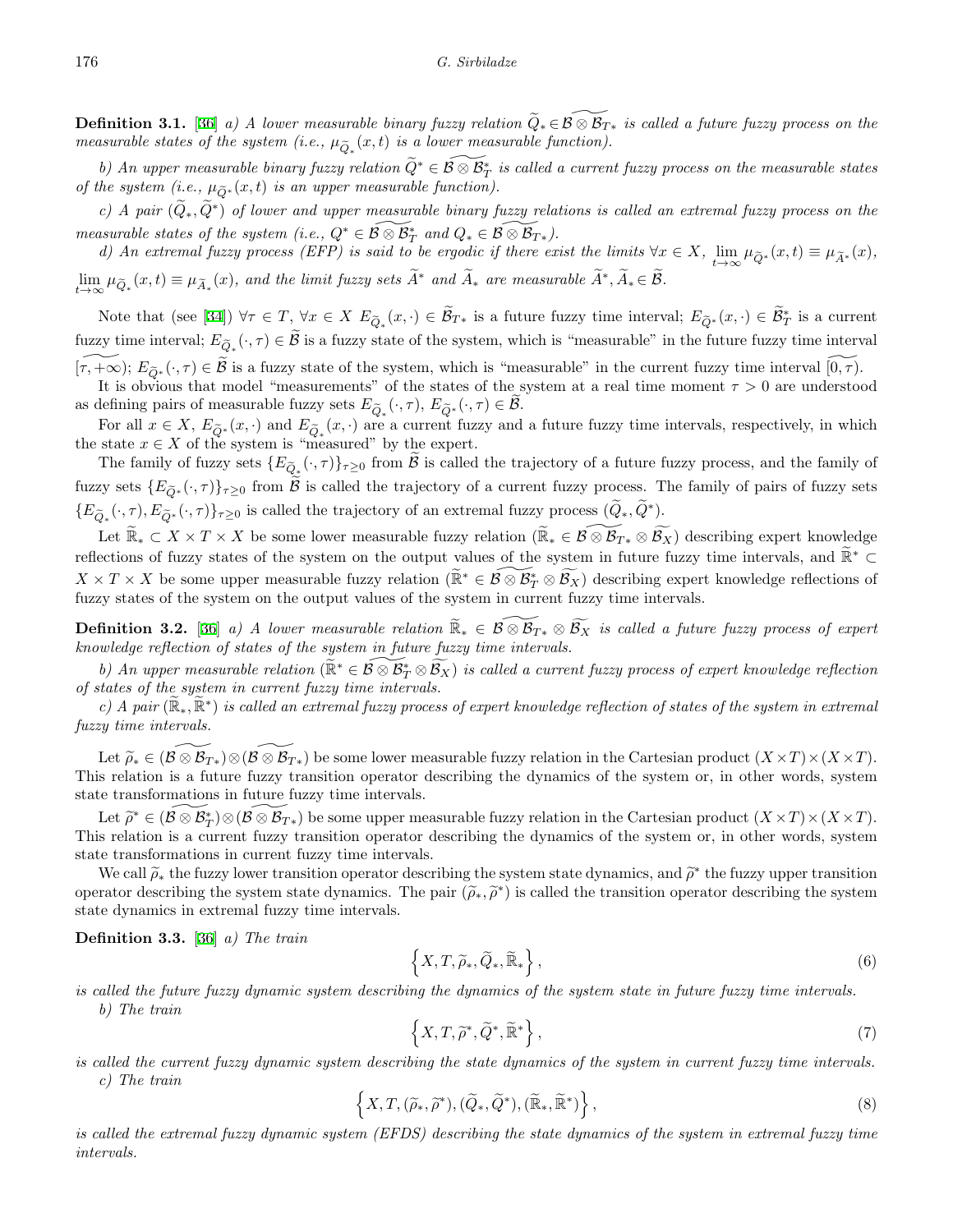It is obvious that the EFDS ([8](#page-5-0)) describes the state dynamics of the system undergoing transformation with fuzzy uncertainty produced by observations at fuzzy time, while the extremality is due to the "measurement" of fuzzy states of the system in current and future fuzzy time intervals.

**Definition 3.4.** [\[36](#page-17-15)] *The system of composition equations*

<span id="page-6-0"></span>
$$
\begin{cases} \widetilde{\mathbb{R}}_{*} = \widetilde{\rho}_{*} \bullet \widetilde{Q}_{*}, \\ \widetilde{\mathbb{R}}^{*} = \widetilde{\rho}^{*} \bullet \widetilde{Q}^{*} \end{cases}
$$
\n(9)

*is called the system describing the state dynamics of the extremal dynamic system, where • and <sup>∗</sup> • are some composition ∗ operations over fuzzy relations.*

Given  $(\mathbb{R}_*, \mathbb{R}^*)$ ,  $(\widetilde{\rho}_*, \widetilde{\rho}^*)$  and the initial fuzzy states of the system  $A_{0*}, A_0^* \in \mathcal{B}$   $(\mu_{\widetilde{A}_{0*}}(x) = \mu_{\widetilde{Q}_*}(x,0), \mu_{\widetilde{A}_0^*}(x) =$  $\mu_{\tilde{Q}^*}(x,0), \forall x \in X$ , it is important to find a solution  $(Q_*, Q^*)$  of ([9\)](#page-6-0), which we call an extremal fuzzy process of system state transformation on measurable states of the system.

Below we consider concrete fuzzy systems of form ([9\)](#page-6-0) for the discrete case with respect to time. The finding of a system state modeling process  $(Q_*, Q^*)$  or a transition operator  $(\tilde{\rho}_*, \tilde{\rho}^*)$  is important when we deal with problems<br>pertaining to optimization problem (here the problems of identifications) pertaining to optimization problem (here the problems of identifications).

### **4 Discrete extremal fuzzy process**

Let an extremal fuzzy time process of "observation" of system changes be discrete., i.e., the sequence of extremal fuzzy time intervals be given recurrently. This means that from the monotone structures  $\{\widetilde{\mathcal{FI}}_*(T), \succeq, \bigoplus_*\}$  and  $\{\widetilde{\mathcal{FI}}^*(T), \preceq, \overset{*}{\oplus}\}$ *∗* [[35\]](#page-17-12) we choose a monotonically decreasing sequence of future fuzzy time intervals

<span id="page-6-1"></span>
$$
\widetilde{r}_{\tau_{i+1}*} = \widetilde{r}_{\tau_i*} \oplus \widetilde{\Delta r}_{\tau_i*}, \quad i = 0, 1, \dots,
$$
\n(10a)

and a monotonically increasing sequence of current fuzzy time intervals

$$
\widetilde{r}_{\tau_{i+1}}^* = \widetilde{r}_{\tau_i}^* \stackrel{*}{\oplus} \widetilde{\Delta r}_{\tau_i}^*, \quad i = 0, 1, \dots \tag{10b}
$$

This can be interpreted as follows: while carrying out observation of the system, at the time moment  $\tau_{i+1}$  the extremal fuzzy time intervals  $\widetilde{r}_{\tau_{i+1}}$  and  $\widetilde{r}_{\tau_{i+1}}^*$  are defined recurrently, where  $\Delta r_{\tau_{i}}$  is the future fuzzy time interval describing the discreteness of observation of the system at the time moment  $\tau_i$ , and  $\Delta r_{\tau_i^*}$  is the current fuzzy time interval describing the discreteness of observation of the system at the time moment  $\tau_i$ . It can be assumed that

$$
T_{\mathbb{D}} \stackrel{\Delta}{=} \{\tau_0, \tau_1, \dots\},\tag{11}
$$

is a monotone sequence of time moments  $(\tau_0 = 0)$ , at which the observation of the system takes place in the course of extremal fuzzy time intervals. It is obvious that  $\{\tilde{r}_{\tau_i *}\}\downarrow$ ,  $\{\tilde{r}_{\tau_i *}^*\}\uparrow$ .

**Definition 4.1.** [[36\]](#page-17-15) a) A sequence  $(\widetilde{r}_{\tau_i}, \widetilde{r}_{\tau_i})_{i \in Z_0}$  of extremal fuzzy time intervals, which is defined recurrently by<br>formulas (10)–(11) is called a discrete process of extremal fuzzy time intervals *formulas* ([10\)](#page-6-1)*–*([11\)](#page-6-2)*, is called a discrete process of extremal fuzzy time intervals.*

*b) A sequence*

$$
(\widetilde{\mathbb{R}}_*, \widetilde{\mathbb{R}}^*)_{\mathbb{D}} \stackrel{\Delta}{=} (\widetilde{A}_{\tau_{i*}}, \widetilde{A}_{\tau_i}^*)_{i \in Z_0},
$$

is called a discrete process of reflection of the process of extremal fuzzy time intervals  $(\widetilde{r}_{\tau_i\ast}, \widetilde{r}_{\tau_i\ast}^*)_{i \in Z_0^+}$  on the measurable *space*  $(X, \widetilde{B})$  *of states of the system.* 

*c) A sequence*

$$
(\widetilde{Q}_*, \widetilde{Q}^*)_{\mathbb{D}} \stackrel{\Delta}{=} \langle E_{\widetilde{Q}_*}(\cdot, \tau_i), E_{\widetilde{Q}^*}(\cdot, \tau_i) \rangle_{i \in Z_0^+}
$$

 $where \forall x \in X$ 

$$
\begin{cases}\n\mu_{E_{\widetilde{Q}_{*}}(\cdot,\tau_{i})}(x) = \int_{\tau}^{\tau} \mu_{\widetilde{\rho}_{*}'}(x,t) \circ \widetilde{g}_{\widetilde{A}_{\tau_{i}*}}(\cdot) = \int_{\tau}^{\tau} \mu_{\widetilde{\rho}_{*}'}(x,t) \circ \widetilde{g}_{E_{\widetilde{\mathbb{R}}_{*}}(\cdot,\tau_{i})}(\cdot), \\
\mu_{E_{\widetilde{Q}^{*}}(\cdot,\tau_{i})}(x) = \int_{T}^{\tau} \mu_{\widetilde{\rho}'}(x,t) \circ \widetilde{g}_{\widetilde{A}_{\tau_{i}}^{*}}(\cdot) = \int_{T}^{\tau} \mu_{\widetilde{\rho}'}(x,t) \circ \widetilde{g}_{E_{\widetilde{\mathbb{R}}^{*}}(\cdot,\tau_{i})}(\cdot)\n\end{cases} (12)
$$

<span id="page-6-2"></span>*,*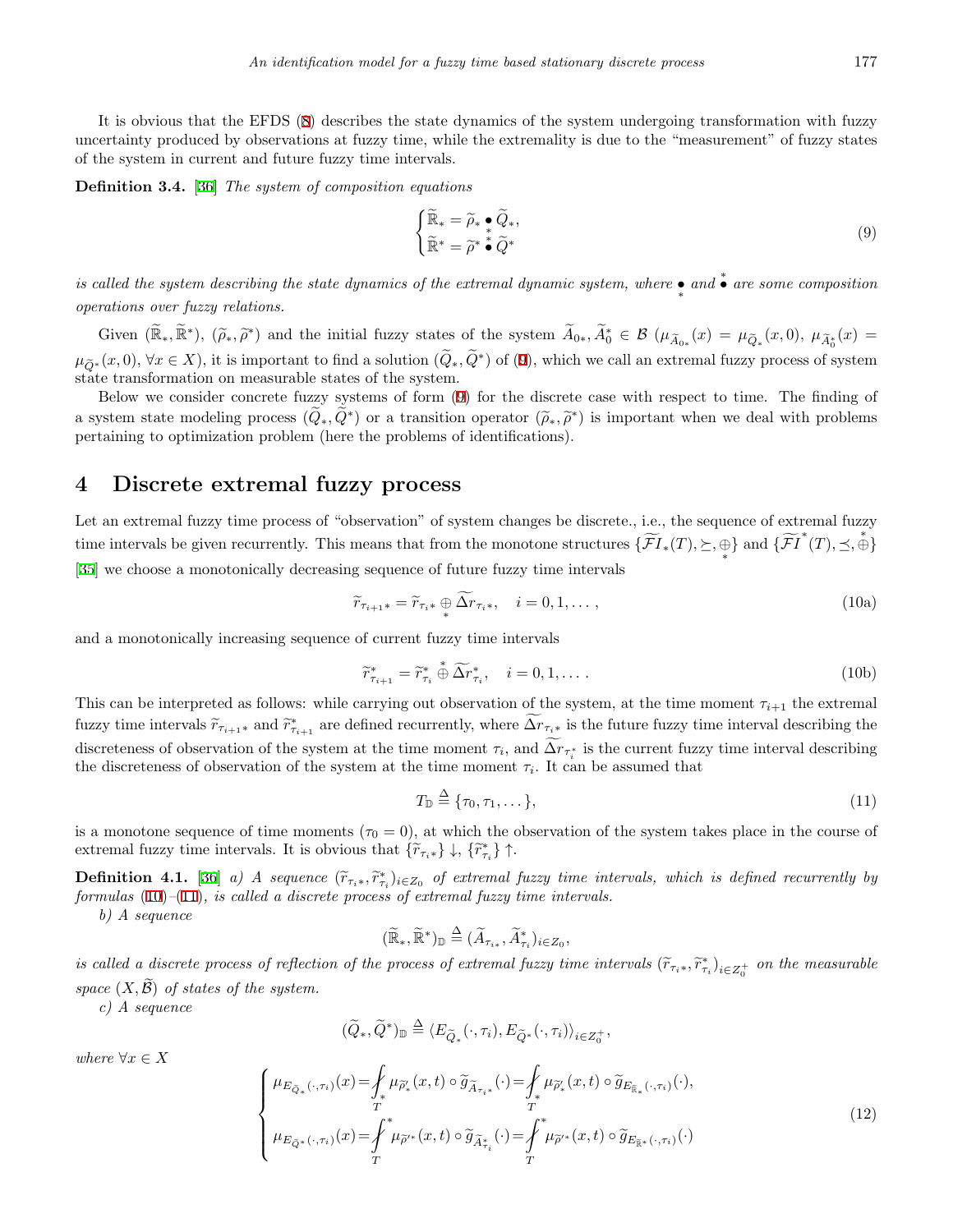*is called a discrete fuzzy process describing the system state dynamics in the process of extremal fuzzy time intervals*  $(\widetilde{r}_{\tau_i\ast}, \widetilde{r}_{\tau_i}^*)_{i \in Z_0^+}$ , where  $\int_{\ast}$ *∗ T*  $and \nvert f^*$ *f T denotes Sugeno's extended lower and upper integrals, respectively [[34\]](#page-17-11)<sup><i>;*</sup>  $\widetilde{g}_{\widetilde{A}_{\tau_i^*}}(\cdot)$  and<br>*T* 

 $\widetilde{g}_{\widetilde{A}^*_{\tau_i}}(\cdot)$  are extended fuzzy measures induced by  $A_{\tau_i*}$  and  $A^*_{\tau_i}$ ;  $(\mu_{\widetilde{\rho}'_*}, \mu_{\widetilde{\rho}'^*})$  is a pair of operators describing the change *dynamics of system states at the extremal fuzzy time intervals.*

Here  $Z_0^+$  denotes the set of nonnegative integer numbers.

**Theorem 4.2.** [\[36\]](#page-17-15) *The discrete process*  $(Q_*, Q^*)$  *describing the system state change dynamics within*  $T_{\mathbb{D}}$  *is defined by the following system of fuzzy integral equations:*  $\forall x \in X$ 

<span id="page-7-0"></span>
$$
\begin{cases}\n\mu_{E_{\widetilde{Q}_*}(\cdot,\tau_{i+1})}(x) = \underset{X}{\int} \mu_{\widetilde{\rho}_{i*}}(x,x') \circ \widetilde{g}_{E_{\widetilde{Q}_*}(\cdot,\tau_i)}(\cdot), \\
\mu_{E_{\widetilde{Q}^*}(\cdot,\tau_{i+1})}(x) = \underset{X}{\int} \mu_{\widetilde{\rho}_i^*}(x,x') \circ \widetilde{g}_{E_{\widetilde{Q}^*}(\cdot,\tau_i)}(\cdot), \quad i = 0, 1, 2, \dots,\n\end{cases}
$$
\n(13)

where  $E_{\tilde{Q}_*}(\cdot, \tau_0) \equiv A_{\tau_0 *} \in \mathcal{B}$  and  $E_{\tilde{Q}^*}(\cdot, \tau_0) \equiv A_{\tau_0}^* \in \mathcal{B}$  are the initial extremal fuzzy states of the system;  $(\tilde{\rho}_{i*}, \tilde{\rho}_i^*)$  is<br>the operator describing the change dynamics of system s *the operator describing the change dynamics of system states at the time moment*  $\tau_i$ *, while the extended extremal fuzzy measures in* ([13\)](#page-7-0) *are induced by extremal fuzzy states*  $\langle E_{\tilde{Q}_*}(\cdot,\tau_i), E_{\tilde{Q}^*}(\cdot,\tau_i) \rangle$  *of the system.* 

**Definition 4.3.** [[36\]](#page-17-15) A discrete extremal fuzzy process  $\langle E_{\widetilde{Q}_*}(\cdot,\tau_i), E_{\widetilde{Q}^*}(\cdot,\tau_i)\rangle_{i\in Z_0^+}$  of describing the system state dy*namics is called stationary if*  $\forall i \in Z_0^+$ 

<span id="page-7-1"></span>
$$
\widetilde{\rho}_{i*} \equiv \widetilde{\rho}_* \in \widetilde{\mathcal{B} \otimes \mathcal{B}}, \quad \widetilde{\rho}_i^* \equiv \widetilde{\rho}^* \in \widetilde{\mathcal{B} \otimes \mathcal{B}};
$$

*i.e., an operator describing the system state dynamics does not influence the transformation step.*

Now ([13\)](#page-7-0) takes the following form:  $\forall x \in X$ 

$$
\begin{cases}\n\mu_{E_{\widetilde{Q}_*}(\cdot,\tau_{i+1})}(x) = \int_X \mu_{\widetilde{\rho}_*}(x,x') \circ \widetilde{g}_{E_{\widetilde{Q}_*}(\cdot,\tau_i)}(\cdot), \\
\mu_{E_{\widetilde{Q}^*}(\cdot,\tau_{i+1})}(x) = \int_X \mu_{\widetilde{\rho}^*}(x,x') \circ \widetilde{g}_{E_{\widetilde{Q}^*}(\cdot,\tau_i)}(\cdot),\n\end{cases} (14)
$$

with initial extremal fuzzy states  $\mathbb{E}_{\tilde{Q}_*}(\cdot, \tau_0) \in \mathcal{B}$ ,  $\mathbb{E}_{\tilde{Q}^*}(\cdot, \tau_0) \in \mathcal{B}$ .<br>The problems of ergodicity of SDEFDS are studied and omitted here.

## **5 Problem of identification of SDEFDS**

#### **5.1 Introduction**

In this paper we consider some problems of the identification of the model of stationary discrete extremal fuzzy dynamic system (SDEFDS) that we have constructed in Section 4. Such choice is caused by concrete, application purposes, to enable the reader to use constructed model in his theoretical or applied problems for dealing with time series with fuzzy uncertainty.

The basic approaches to the identification of fuzzy process models that have been developed to this day (see [[9,](#page-15-6) [11](#page-16-7), [19](#page-16-9), [26](#page-16-20), [43](#page-17-16), [47,](#page-17-7) [50\]](#page-17-9) and other works) can be divided into two groups – analytical and algorithmic – both of which are oriented to a fuzzy process model written in terms of fuzzy compositional or integro-differential equations or their modifications. Various analytical methods and algorithms were used in order to identify such models, i.e., the corresponding relation of spaces of inputs and outputs of fuzzy dynamic systems. These methods mainly imply the construction of some set-theoretic operation that is inverse to the composition operation and requires a subsequent smoothing of the results [[9,](#page-15-6) [11](#page-16-7), [26](#page-16-20), [50\]](#page-17-9) and others. In some works [[43,](#page-17-16) [45](#page-17-17)] and so on, fuzzy models of regression type were identified by means of analytical regularization methods that allowed one to obtain numerical estimators of model coefficients. In this paper, a new approach is proposed to the identification of SDEFDS models.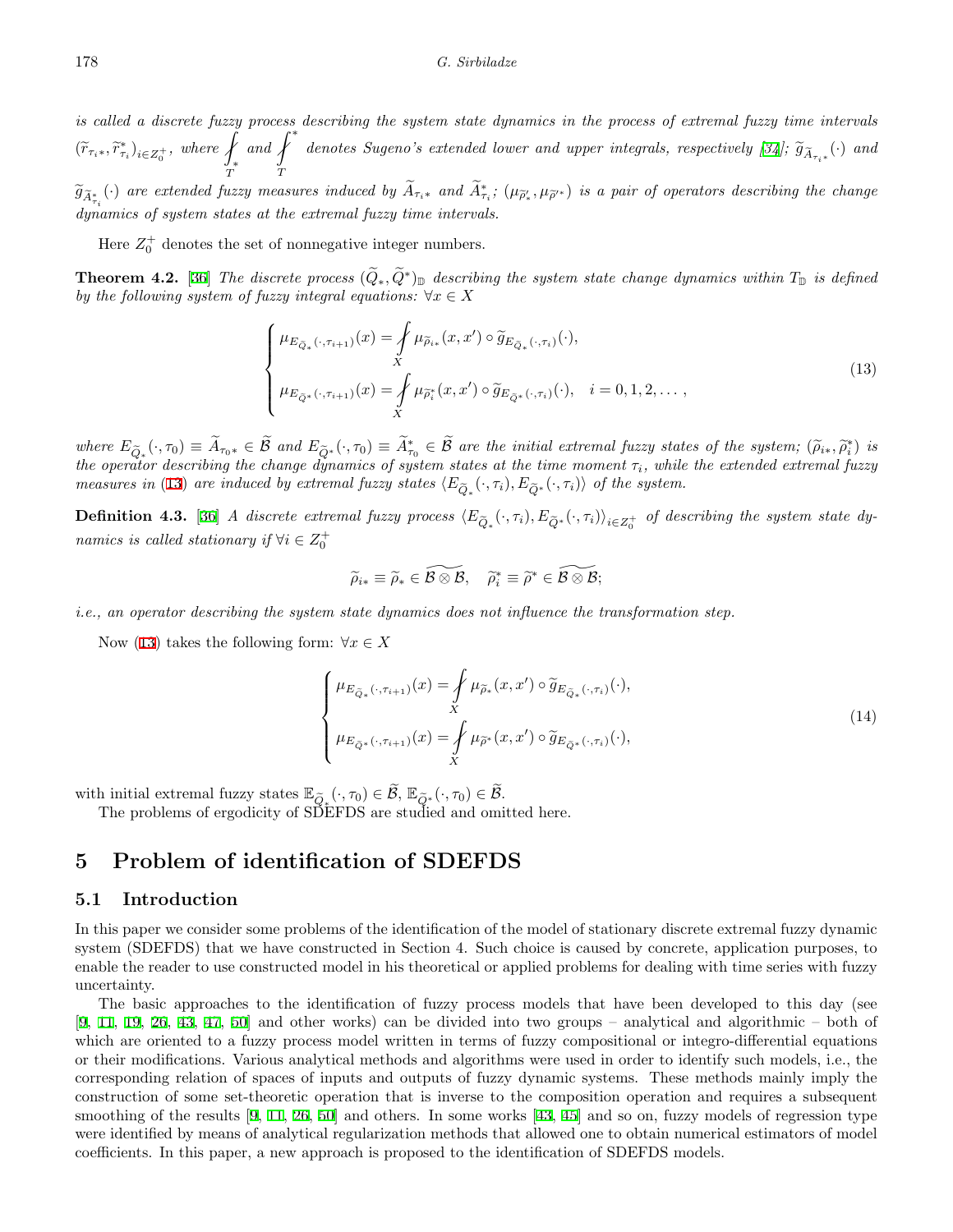In Section 4, we have developed a new approach of SDEFDS modeling. The identification of a fuzzy-integral model of stationary discrete extremal fuzzy process is an important task from the standpoint of practical application of the SDEFDS in studying complex dynamic systems. The practice of using fuzzy-integral equations describing complex dynamic systems still lacks methods of the identification of such models. Hence in this paper we develop a new approach to the identification of a model of SDEFDS (formula [\(14](#page-7-1))).

The identification of a fuzzy-integral model of SDEFDS in the form of the system ([14](#page-7-1)) implies the estimation of the transition operator  $(\tilde{\rho}_*, \tilde{\rho}^*)$  by means of data on the realized transition *N* pairs so as to obtain "an expert reflection"<br>for which some regularization condition is fulfilled: for example: for which some regularization condition is fulfilled; for example:

$$
\bigvee_{i=1}^{N} \left\{ d \left( \mathbb{E}_{\widetilde{Q}_*} (\cdot, \tau_{i+1}), \mathbb{E}_{\widehat{\widetilde{Q}}_*} (\cdot, \tau_{i+1}) \right) \wedge d \left( \mathbb{E}_{\widetilde{Q}^*} (\cdot, \tau_{i+1}), \mathbb{E}_{\widehat{\widetilde{Q}}}^* (\cdot, \tau_{i+1}) \right) \right\} \Rightarrow \min, \tag{15}
$$

where *d* is some distance in the space of fuzzy sets  $\mathcal{B}$ ;  $(Q_*, Q^*)$  is the true process of extremal fuzzy output states knowledge (expert reflections on the state) of the SDEFDS in extremal fuzzy time intervals  $(\tilde{r}_{\tau_i *}, \tilde{r}_{\tau_i}^*)$ ,  $i = 1, \ldots, N$ .<br>The restoration of the transition energtor of the system (14) by means of expect data on The restoration of the transition operator of the system ([14\)](#page-7-1) by means of expert data on transition pairs

<span id="page-8-0"></span>
$$
\langle \mathbb{E}_{\widehat{\widehat{Q}}_*}(\cdot, \tau_i), \mathbb{E}_{\widehat{\widehat{Q}}^*}(\cdot, \tau_i) \rangle, \quad i = 1, 2, \ldots, N,
$$

is a nonregular problem for the SDEFDS model ([14](#page-7-1)), since we may obtain a solution which is not unique. Hence we need to introduce solution regularization conditions (like, for example, ([15\)](#page-8-0)). Otherwise, one would be unable to obtain a quasi-optimal (in a certain sense) solution of the identification problem.

### **5.2 An identification method and algorithm for the integral model of stationary discrete extremal fuzzy process**

Let a model of a stationary discrete EFP be described by the system of fuzzy-integral equations ([14\)](#page-7-1) with unknown pair of fuzzy relations  $(\tilde{\rho}_*, \tilde{\rho}^*)$  consisting of the transition operator of a SDEFDS at one transformation step with<br>input data  $(\mathbb{F}_{\alpha}, (\mathcal{F}_{\alpha})^{\mathbb{F}_{\alpha}}$  ( $(\mathcal{F}_{\alpha})^{\mathbb{F}_{\alpha}}$ ) and output data  $(\mathbb{F}_{\alpha})^{\mathbb{$ input data  $\langle \mathbb{E}_{\widehat{Q}_*}(\cdot, \tau_j), \mathbb{E}_{\widehat{Q}_*}(\cdot, \tau_j) \rangle$  and output data  $\langle \mathbb{E}_{\widehat{Q}_*}(\cdot, \tau_{j+1}), \mathbb{E}_{\widehat{Q}_*}(\cdot, \tau_{j+1}) \rangle$ . At the *j*-th step of the EFP modeling  $(j = 1, 2, \ldots, i)$  any pair is the SDEFDS input, while at the next modeling step the same pair is the SDEFDS output. Our approach to the identification of the transition operator of a discrete SDEFDS by a priori measurents of fuzzy

<span id="page-8-2"></span>states

$$
\langle \mathbb{E}_{\widehat{Q}_*}(\cdot, \tau_j), \mathbb{E}_{\widehat{Q}^*}(\cdot, \tau_j) \rangle, \quad \tau_1 < \tau_2 < \cdots < \tau_i,\tag{16}
$$

in the extremal fuzzy time intervals

 $(\widetilde{r}_{\tau_{j*}}, \widetilde{r}_{\tau_{j}^{*}}), \quad j = 1, 2, \ldots, i,$ 

is based on the following arguments. Using the definition of an extended extremal Sugeno fuzzy-integral [[34\]](#page-17-11), where  $B_* = B^* = B$  and  $(g)^* = g^*$  (or dual measure is extremal measure) and assuming that  $x \in X$  is fixed, the fuzzy-integral model ([14\)](#page-7-1) of a stationary discrete EFP can be written in the form

$$
\begin{cases}\n\mu_{\mathbb{E}_{\tilde{Q}_{*}}(\cdot,\tau_{i+1})}(x) = \bigvee_{0<\alpha\leq 1} \left\{\alpha \wedge g_{\mathbb{E}_{\tilde{Q}_{*}}(\cdot,\tau_{i})}\left([\mathbb{E}_{\tilde{\rho}_{*}}(x,\cdot)]_{\overline{\alpha}}\right)\right\} \equiv \alpha_{ix}, \\
\mu_{\mathbb{E}_{\tilde{Q}^{*}}(\cdot,\tau_{i+1})}(x) = \bigwedge_{0\leq\alpha<1} \left\{\alpha \vee g_{\mathbb{E}_{\tilde{Q}^{*}}(\cdot,\tau_{i})}\left([\mathbb{E}_{\tilde{\rho}^{*}}(x,\cdot)]_{\alpha}\right)\right\} \equiv \alpha_{ix}^{*}.\n\end{cases}
$$
\n(17)

Then

$$
\begin{cases}\ng_{\mathbb{E}_{\widetilde{Q}_{*}}(\cdot,\tau_{i})}\left([\mathbb{E}_{\widetilde{\rho}_{*}}(x,\cdot)]_{\overline{\alpha}_{ix}}\right) \geq \alpha_{ix}, \\
g_{\mathbb{E}_{\widetilde{Q}^{*}}(\cdot,\tau_{i})}\left([\mathbb{E}_{\widetilde{\rho}^{*}}(x,\cdot)]_{\alpha_{ix}^{*}}\right) \leq \alpha_{ix}^{*} \\
\ng\left([\mathbb{E}_{\widetilde{\rho}_{*}}(x,\cdot)]_{\overline{\alpha}_{ix}} \cap [\mathbb{E}_{\widetilde{Q}_{*}}(\cdot,\tau_{i})]_{\overline{\alpha}_{ix}}\right) \geq \alpha_{ix}, \\
\pi_{i}(\tau_{i},\tau_{i}) \geq \alpha_{i}^{*}.\n\end{cases} \tag{18}
$$

<span id="page-8-1"></span>or

$$
\left\{ g^*([\mathbb{E}_{\widetilde{\rho}^*}(x,\cdot)]_{\alpha_{ix}^*} \cup [\mathbb{E}_{\widetilde{Q}^*}(\cdot,\tau_i)]_{\alpha_{ix}^*} \right\} \leq \alpha_{ix}^*.
$$
  
Remark 5.1. Equalities in (18) are reached when the fuzzy measure functions

$$
g_{\mathbb{E}_{\widetilde{Q}_{*}}(\cdot,\tau_{i})}([\mathbb{E}_{\widetilde{\rho}_{*}}(x,\cdot)]_{\overline{\alpha}}) \equiv f_{*}(\alpha) \ \ and \ \ g_{\mathbb{E}_{\widetilde{Q}^{*}}(\cdot,\tau_{i})}^{*}([\mathbb{E}_{\widetilde{\rho}^{*}}(x,\cdot)]_{\alpha}) \equiv f^{*}(\alpha)
$$

*are continuous. The main problem is in the fail to reach equalities in* [\(18](#page-8-1)) *in discrete case.*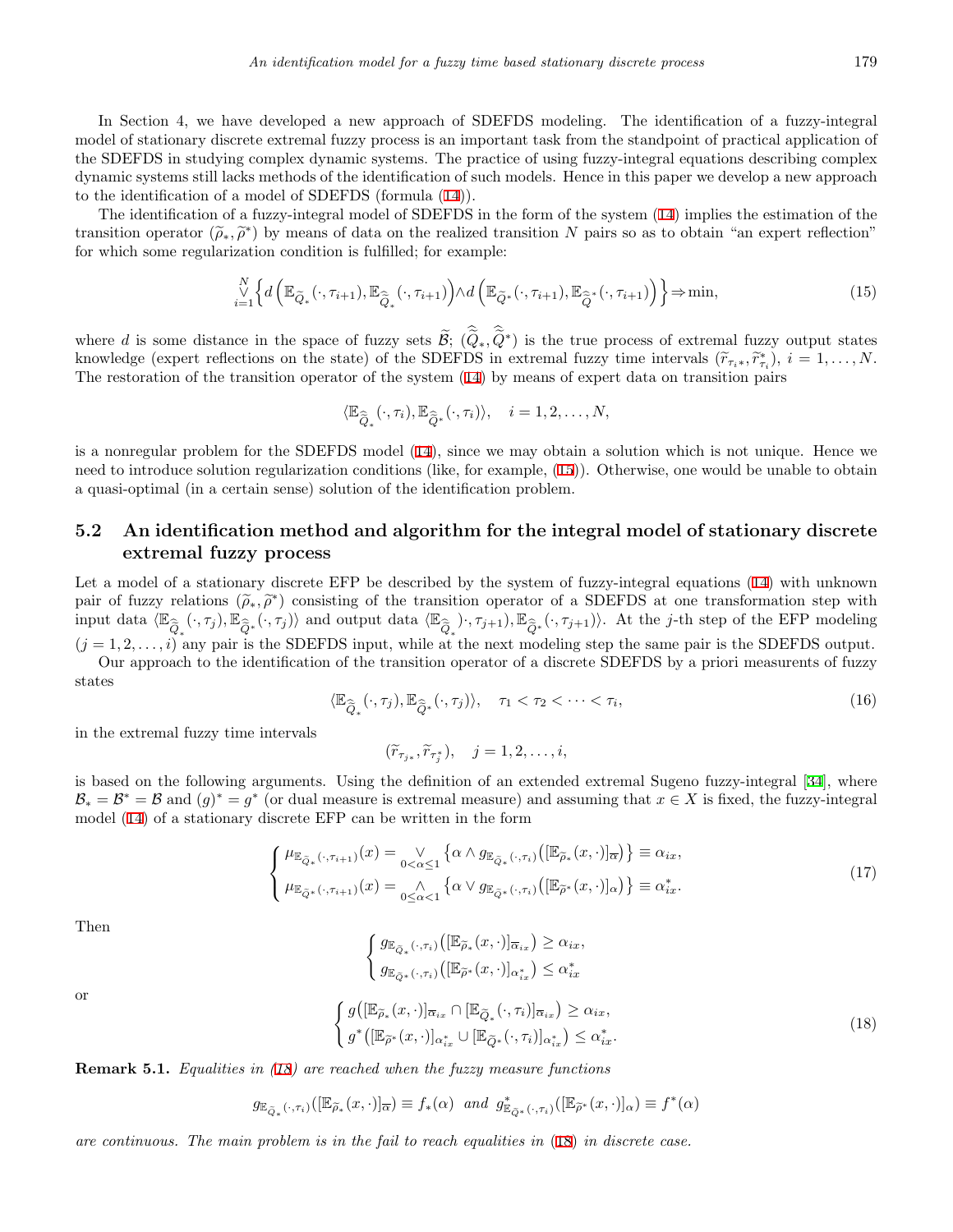#### 180 *G. Sirbiladze*

This remark shows that the identification of the transition operator  $(\widetilde{\rho}_*, \widetilde{\rho}^*)$  in the fuzzy-integral system ([14\)](#page-7-1) of<br>EEDS with input-output data (16) is a popregular problem that must be first regularized in orde SDEFDS with input-output data [\(16](#page-8-2)) is a nonregular problem that must be first regularized in order to find some quasi-optimal solution. We propose a variant of the solution of the identification problem that will be obtained by the aggregation of *α*-level solutions for each input-output pair constructed by the extremalization of the initial fuzzy measure functions from [\(18](#page-8-1)), i.e., for fixed  $x \in X$  we have

<span id="page-9-0"></span>
$$
\begin{cases} g\left(\left[\mathbb{E}_{\widehat{\rho}_*}(x,\cdot)\cap\mathbb{E}_{\widehat{\mathbb{Q}}_*}(\cdot,\tau_i)\right]_{\overline{\alpha}_{ix}}\right) \xrightarrow{\min} \\ g^*\left(\left[\mathbb{E}_{\widehat{\rho}^*}(x,\cdot)\cup\mathbb{E}_{\widehat{\mathbb{Q}}^*}(\cdot,\tau_i)\right]_{\alpha_{ix}^*}\right) \xrightarrow{\max} \\ \end{cases} . \tag{19}
$$

Let us introduce some notations. For fixed  $x \in X$ , we transform the a priori true transition data ([16\)](#page-8-2) on fuzzy state of an SDEFDS into the variational series:

<span id="page-9-5"></span>
$$
\begin{pmatrix} \mu_{1*} > & \mu_{2*} > & \cdots > & \mu_{l*} \\ n_{*1} & & n_{*2} & & \cdots & & n_{*l_*} \end{pmatrix},\tag{20a}
$$

where

$$
\mu_{*l} \equiv \mu_{\mathbb{E}_{\widehat{Q}_*}(\cdot, \tau_{k_l})}(x), \quad l = 1, \dots, l_*, \quad \sum_{l=1}^{l_*} n_{*l} = i,
$$
\n
$$
\begin{pmatrix} \mu_1^* < & \mu_2^* < & \cdots < & \mu_l^* \\ n_1^* & & n_2^* & & \cdots & & n_l^* \end{pmatrix}, \tag{20b}
$$

where

and

$$
\mu_l^* \equiv \mu_{\mathbb{E}_{\widehat{Q}^*}(\cdot, \tau_{m_l})}(x), \quad l = 1, \ldots, l^*, \quad \sum_{l=1}^{l^*} n_l^* = i.
$$

We construct the following measurable sets of levels  $\mu_{*l}$  and  $\mu_l^*$  from  $\mathcal{B}$  for input fuzzy states:

<span id="page-9-2"></span>
$$
M_{*li_s}^i \stackrel{\Delta}{=} \left\{ x' \in X \mid \mu_{\mathbb{E}_{\widehat{Q}_*}(\cdot, \tau_{i_s})}(x') \ge \mu_{*l} \right\} \in \mathcal{B},\tag{21a}
$$

if  $\mu_{\mathbb{E}_{\widehat{Q}_*}(\cdot,\tau_{i_s+1})}(x) = \mu_{*l}$  and  $s = 1,\ldots,n_{*l_*}, l = 1,\ldots,l_*;$ 

$$
M_{li_q}^{*i} \stackrel{\Delta}{=} \left\{ x' \in X \mid \mu_{\mathbb{E}_{\widehat{Q}}^*}(\cdot, \tau_{i_q})(x') \le \mu_l^* \right\} \in \mathcal{B},\tag{21b}
$$

if  $\mu_{\mathbb{E}_{\widehat{Q}}^*}(\cdot,\tau_{i_q+1})}(x) = \mu_l^*$  and  $q = 1, \ldots, n_{l_*}^*, l = 1, \ldots, l^*;$ 

$$
\Pi_{*li_s}^i \triangleq \left\{ M'_{*li_s} \in \mathcal{B} \mid M'_{*li_s} \subset M_{*li_s}^i \right\},
$$
\n
$$
\Pi_{li_q}^{*i} \triangleq \left\{ M_{li_q}^{*'} \in \mathcal{B} \mid M_{li_q}^{*'} \supset M_{li_q}^{*i} \right\}.
$$
\n
$$
(22)
$$

Next, we construct the Cartesian products

<span id="page-9-3"></span>
$$
\Pi_{*l}^{i} = \prod_{s=1}^{n_{*l}} \times (\Pi_{*li_s}^{i}), \quad \Pi_{l'}^{*i} = \prod_{q=1}^{n_l^{*}} \times (\Pi_{l'i_q}^{*i}),
$$
\n(23)

where  $l = 1, \ldots, l_*, l' = 1, \ldots, l^*.$ 

To find a quasi-optimal solution of the problem of identification of model ([14](#page-7-1)), ([16\)](#page-8-2) with the regularization conditions [\(19](#page-9-0)), we use the following theorem.

<span id="page-9-4"></span>**Theorem 5.2.** *A quasi-optimal solution of the problem of identification of model* [\(14](#page-7-1))*,* [\(16](#page-8-2)) *of SDEFDS with the regularization conditions* [\(19](#page-9-0)) at the  $(i + 1)$ *-th modeling step is defined by the recurrent equations: for fixed*  $x \in X$  *and ∀x ′ ∈ X we have*

<span id="page-9-1"></span>
$$
\begin{cases}\n\mu_{\widetilde{\rho}_{*i+1}}(x, x') = \left[\mu_{\widetilde{\rho}_{*i}}(x, x') \lor \mu_{\mathbb{E}_{\widehat{\mathbb{Q}}_{*}}(\cdot, \tau_{i+1})}(x)\right] \land \beta_{*i}(x'), \\
\mu_{\widetilde{\rho}_{i+1}}^*(x, x') = \left[\mu_{\widetilde{\rho}_{i}^*}(x, x') \land \mu_{\mathbb{E}_{\widehat{\mathbb{Q}}_{*}}(\cdot, \tau_{i+1})}(x)\right] \lor \beta_{i}^*(x'),\n\end{cases}
$$
\n(24)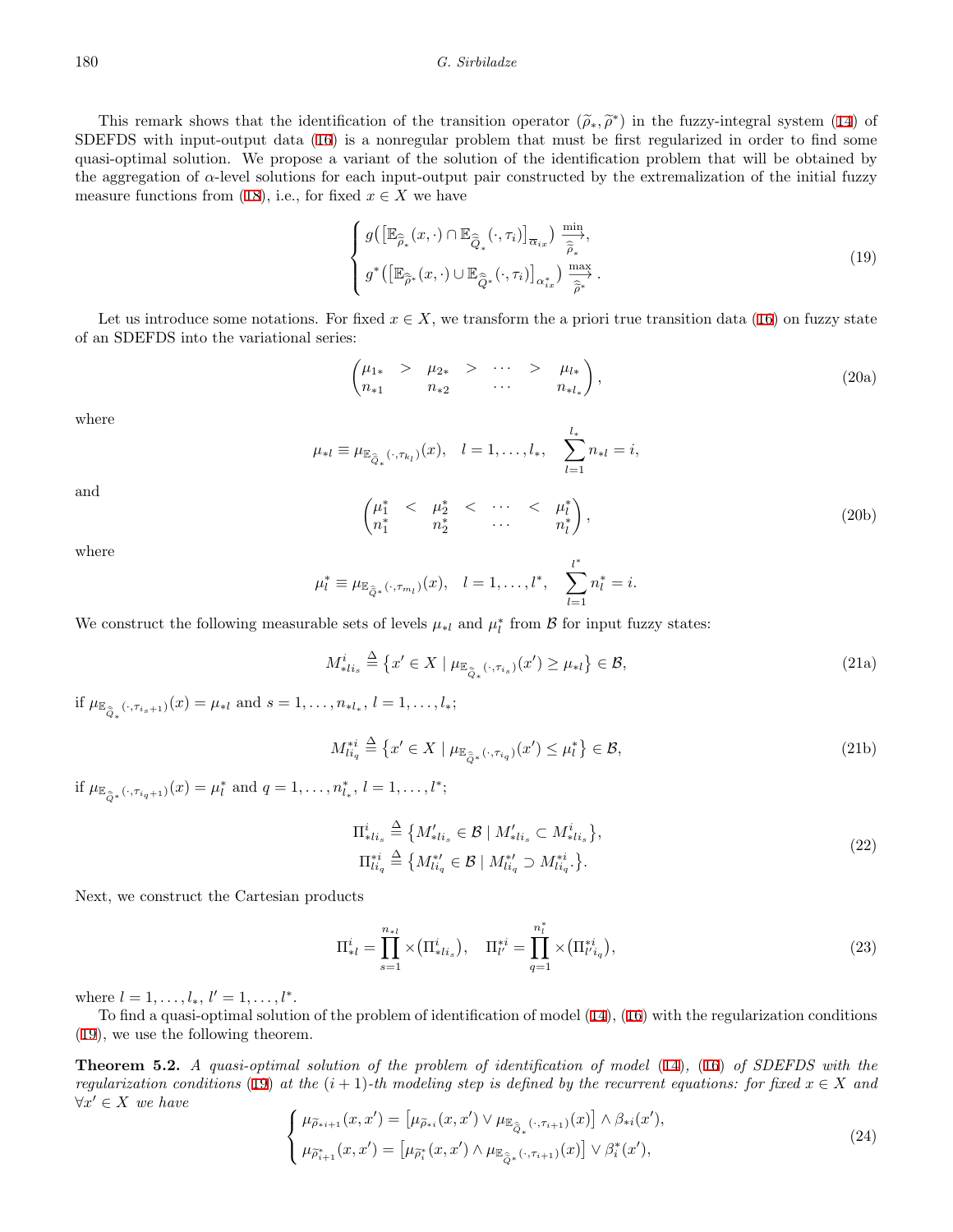where expert data  $\langle \mathbb{E}_{\widehat{Q}_*}(\cdot,\tau_{i+1}),\mathbb{E}_{\widehat{Q}_*}(\cdot,\tau_{i+1})\rangle$  is some possible extremal fuzzy state of the SDEFDS at the  $(i+1)$ -th modeling step and  $\beta_{*i}(x') \equiv \alpha_{*l_*}^i(x')$ ,  $\beta_i^*(x') \equiv \alpha_{l^*}^{*i}(x')$ ;  $\alpha_{*l}^i$  and  $\alpha_l^{*i}$  are B-measurable functions which are defined by *recursion up to i*:  $\forall x' \in X$ 

<span id="page-10-3"></span>
$$
\begin{cases}\n\alpha_{*l+1}^{i}(x') = \alpha_{*l}^{i}(x') \vee \left[ \mu_{\mathbb{E}_{\widehat{Q}_{*}}(\cdot, \tau_{l+1})}(x') \wedge \mathbb{I}_{A_{*l+1}^{i}}(x') \right], & l = 0, \dots, l_{*} - 1, \\
\alpha_{l+1}^{*i}(x') = \alpha_{l}^{*i}(x') \wedge \left[ \mu_{\mathbb{E}_{\widehat{Q}_{*}}(\cdot, \tau_{l+1})}(x') \vee \mathbb{I}_{A_{l+1}^{*i}}(x') \right], & l = 0, \dots, l^{*} - 1,\n\end{cases}
$$
\n(25)

where  $\alpha_{*0}(x') \equiv 0$ ,  $\alpha_0^*(x') \equiv 0$ . The measurable sets  $A_{*l}^i \in \mathcal{B}$  and  $A_l^{*i} \in \mathcal{B}$  are defined as follows:

<span id="page-10-2"></span>
$$
\begin{cases}\nA_{*l+1}^{i} = A_{*l}^{i} \cup \left[\bigcup_{s=1}^{n_{*l_{*}}} \overset{\circ}{M}_{*l_{is}}'\right], \\
\qquad \qquad (\overset{\circ}{M}_{*l_{is}}' \in \Pi_{*l_{is}}^{i}) \\
A_{l+1}^{*i} = A_{l}^{*i} \cap \left[\bigcap_{q=1}^{n_{l_{*}}^{*}} \overset{\circ}{M}_{l'i_{s}}^{*l}\right], \\
\qquad \qquad (\overset{\circ}{M}_{l'i_{is}}' \in \Pi_{l'i_{s}}^{*i})\n\end{cases} \tag{26}
$$

where for each  $l = 0, 1, ..., l_*-1, l' = 0, 1, ..., l^* - 1$ ;  $A_{*0}^i = A_0^{*i} = \emptyset$  and  $\langle M'_{*l_{i_1}}, ..., M'_{*l_{i_k}} \rangle \in \Pi_{*l}^i, \langle M_{l'_{i_1}}^{*'} , ..., M_{l'_{i_{l^*}}}^{*'} \rangle \in$ Π*∗<sup>i</sup> l are solutions of the conditional discrete bicriterial optimization problem:*

$$
\begin{cases}\n\bigwedge_{(M'_{*li_1},\ldots,M'_{*li_{*}})\in\Pi_{*l}^{i}} g\bigg([\mathbb{E}_{\widetilde{\rho}_{*i}}(x,\cdot)]_{\mu_{*l}}\cap\bigg[A^{i}_{*l}\cup\bigg(\bigcup_{s=1}^{n_{*l}}M'_{*li_{s}}\bigg)\bigg]\bigg)\Rightarrow\min, \\
\bigwedge_{(M''_{li_1},\ldots,M''_{li_{*}})\in\Pi_{l}^{*i}} g^{*}\bigg([\mathbb{E}_{\widetilde{\rho}_{i}^{*}}(x,\cdot)]_{\mu_{l}^{*}}\cup\bigg[A^{*i}_{l}\cap\bigg(\bigcap_{q=1}^{n^{*}_{l_{*}}}M''_{li_{q}}\bigg)\bigg]\bigg)\Rightarrow\max, \\
g(M'_{*li_{s}})\geq\mu_{*l}, \quad s=1,\ldots,n_{*l_{*}}, \\
g^{*}(M''_{li_{q}})\leq\mu_{l}^{*}, \quad q=1,\ldots,n^{*}_{l_{*}}.\n\end{cases} \tag{27}
$$

*Proof.* The proof consists of two identical parts for the upper and the lower extremal process. We will prove the latter case.

Using the lower measurable "input-output" operator  $\mu_{\widetilde{\rho}_{*i}}(x, x') \equiv \mu_{\mathbb{E}_{\widetilde{\rho}_{i*}}(x, \cdot)}(x')$ ,  $x, x' \in X$ , at the *i*-th step we define the fuzzy-integral model of the SDEFDS for the fixed cutting of the compatibility function. If at the  $(i + 1)$ -th step we realize some possible measurable fuzzy state  $\mathbb{E}_{\widehat{Q}_*(\cdot,\tau_{i+1})}(x)$  at the output, then, according to ([19\)](#page-9-0), the change of the estimate  $\mu_{\tilde{\rho}_{*i}}(x, x')$  can define only those  $\alpha$ -cuttings for which  $\alpha \leq \mu_{\mathbb{E}_{\tilde{Q}_*}(\cdot, \tau_{i+1})}(x)$ . Therefore, the problem consists in finding a B-measurable function  $\beta_{*i}: X \to [0,1]$  which changes the estimate  $\mu_{\widetilde{\rho}_{*i}}(x,x')$  for such  $x' \in X$  that  $\mu_{\widetilde{\rho}_{*i}}(x,x') \leq \mu_{\mathbb{E}_{\widehat{\mathbb{Q}}_*}(\cdot,\tau_{i+1})}(x)$ . The estimate change condition can be written in the following form:  $\forall x' \in X$ 

$$
\mu_{\mathbb{E}_{\widetilde{\rho}_{*i+1}}(x,\cdot)}(x') = \left\{ \mu_{\mathbb{E}_{\widetilde{\rho}_{*i}}(x,\cdot)}(x') \wedge \mathbb{I}_{\left[\mathbb{E}_{\widetilde{\rho}_{*i}}(x,\cdot)\right]_{\alpha_i x}}(x') \right\} \vee \beta'_{*i}(x'). \tag{28}
$$

Since all  $x' \in X$ , for which

<span id="page-10-1"></span><span id="page-10-0"></span>
$$
\mu_{\mathbb{E}_{\widetilde{\rho}_{*i}}(x,\cdot)}(x') \leq \mu_{\mathbb{E}_{\widehat{\widetilde{Q}}_{*}}(\cdot,\tau_{i+1})}(x),
$$

are subject to changing, the function  $\beta'_{*i}$  can be represented as follows:  $\forall x' \in X$ 

$$
\beta'_{*i}(x') = \left[\mu_{\mathbb{E}_{\widehat{Q}_*}(\cdot,\tau_{i+1})}(x) \lor \mu_{\mathbb{E}_{\widetilde{P}_*i}(x,\cdot)}(x')\right] \land \left[\gamma'_{*i}(x') \land \mu_{\mathbb{E}_{\widehat{Q}_*}(\cdot,\tau_{i+1})}(x)\right],\tag{29}
$$

where

$$
\{x' \in X \mid \mu_{\mathbb{E}_{\tilde{\rho}_{*i}}(x,\cdot)}(x') \ge \mu_{\mathbb{E}_{\hat{\mathbb{Q}}_{*}}(\cdot,\tau_{i+1})}(x)\} = \{x' \in X \mid \gamma_{*i}(x') \ge \mu_{\mathbb{E}_{\hat{\mathbb{Q}}_{*}}(\cdot,\tau_{i+1})}(x)\},\tag{30}
$$

and  $\gamma_{*i}$  is a *B*-measurable function.

Substituting ([29](#page-10-0)) into [\(28](#page-10-1)), we obtain

$$
\mu_{\mathbb{E}_{\widetilde{\rho}_{*i+1}}(x,\cdot)}(x') = \left[\mu_{\mathbb{E}_{\widetilde{\rho}_{*i}}(x,\cdot)}(x') \vee \mu_{\mathbb{E}_{\widehat{\mathbb{Q}}_{*}}(\cdot,\tau_{i+1})}(x)\right] \wedge \left\{ \left[\mu_{\mathbb{E}_{\widetilde{\rho}_{*i}}(x,\cdot)}(x') \wedge \mathbb{I}_{[\mathbb{E}_{\widetilde{\rho}_{*i}}(x,\cdot)]_{\alpha_{ix}}}(x')\right] \vee \left[\gamma_{*i}(x') \wedge \mu_{\mathbb{E}_{\widehat{\mathbb{Q}}_{*}}(\cdot,\tau_{i+1})}(x)\right] \right\}
$$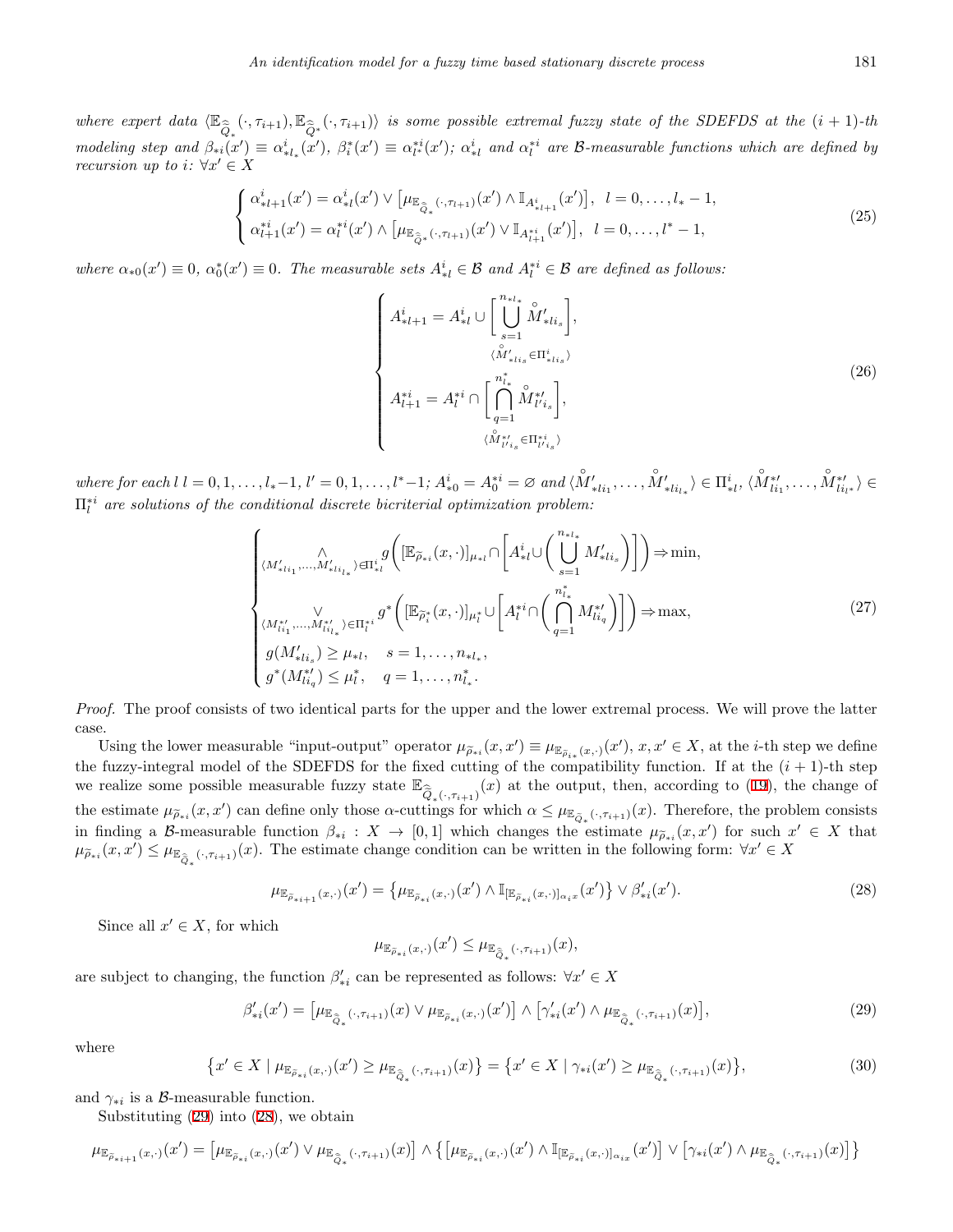$$
= \left\{ \left[\mu_{\mathbb{E}_{\widetilde{\rho}_{*i}}(x,\cdot)}(x') \vee \mu_{\mathbb{E}_{\widehat{\mathbb{Q}}_*}(\cdot,\tau_{i+1})}(x)\right] \wedge \left[\mu_{\mathbb{E}_{\widetilde{\rho}_{*i}}(x,\cdot)}(x') \vee \mathbb{I}_{[\mathbb{E}_{\widetilde{\rho}_{*i}}(x,\cdot)]_{\alpha_{ix}}}(x')\right] \right\}
$$
  

$$
\vee \left\{ \left[\mu_{\mathbb{E}_{\widetilde{\rho}_{*i}}(x,\cdot)}(x') \vee \mu_{\mathbb{E}_{\widehat{\mathbb{Q}}_*}(\cdot,\tau_{i+1})}(x)\right] \wedge \left[\gamma_{*i}(x') \wedge \mu_{\mathbb{E}_{\widehat{\mathbb{Q}}_*}(\cdot,\tau_{i+1})}(x)\right] \right\}
$$
  

$$
= \left[\mu_{\mathbb{E}_{\widetilde{\rho}_{*i}}(x,\cdot)}(x') \vee \mu_{\mathbb{E}_{\widehat{\mathbb{Q}}_*}(\cdot,\tau_{i+1})}(x)\right] \wedge \left\{ \left[\mu_{\mathbb{E}_{\widetilde{\rho}_{*i}}(x,\cdot)}(x') \vee \mathbb{I}_{[\mathbb{E}_{\widetilde{\rho}_{*i}}(x,\cdot)]_{\alpha_{ix}}}(x')\right] \vee \gamma_{*i}(x') \right\}
$$
  

$$
= \left[\mu_{\mathbb{E}_{\widetilde{\rho}_{*i}}(x,\cdot)}(x') \vee \mu_{\mathbb{E}_{\widehat{\mathbb{Q}}_*}(\cdot,\tau_{i+1})}(x)\right] \wedge \left\{ \left[\mu_{\mathbb{E}_{\widetilde{\rho}_{*i}}(x,\cdot)}(x') \vee \gamma_{*i}(x')\right] \wedge \left[\mathbb{I}_{[\mathbb{E}_{\widetilde{\rho}_{*i}}(x,\cdot)]_{\alpha_{ix}}}(x') \vee \gamma_{*i}(x')\right] \right\}
$$
  

$$
= \left[\beta_{*i}(x') \vee \mu_{\mathbb{E}_{\widehat{\mathbb{Q}}_*}(\cdot,\tau_{i+1})}(x)\right] \wedge \left[\mathbb{I}_{[\mathbb{E}_{\widetilde{\rho}_{*i}}(x,\cdot)]_{\alpha_{ix}}}(x') \vee \gamma_{*i}(x')\right].
$$

Comparing this result with [\(24](#page-9-1)) and assuming that the sought function is

$$
\beta_{*i}(x') = \mathbb{I}_{[\mathbb{E}_{\tilde{\rho}_{*i}}(x,\cdot)]_{\alpha_{ix}}}(x') \vee \gamma_{*i}(x'),\tag{31}
$$

we see that the lower measurable function  $\mu_{\mathbb{E}_{\tilde{\rho}_{*i+1}}(x,\cdot)}(x') \forall x' \in X$  at the  $(i+1)$ -th modeling step is defined, for fixed  $x \in X$ , by relation ([24\)](#page-9-1) (the first equation). It is obvious that  $\forall x' \in [\mathbb{E}_{\widetilde{\rho}_{*i}}(x,\cdot)]_{\alpha_{ix}}, \beta_{*i}(x') = \mathbb{I}_{[\mathbb{E}_{\widetilde{\rho}_{*i}}(x,\cdot)]_{\alpha_{ix}}}(x')$ . In this case it is advisable to assume  $\alpha_{*0}^{(i)}(x') = \mathbb{I}_{[\mathbb{E}_{\tilde{\rho}_{*i}}(x,\cdot)]_{\alpha_{ix}}}(x')$ . The function  $\gamma_{*i}(x')$  will be defined by  $\alpha$ -levels for  $\alpha \leq \mu_{\mathbb{E}_{\widehat{Q}_*}(\cdot,\tau_{i+1})}(x)$ . Let us consider arbitrary levels  $\mu_{*l}$   $(l = 1,\ldots,l_*)$ . At these levels  $\mu_{*l}$ , the function  $\alpha_{*l}^{(i)}$ *∗l* (*x ′* ) will have sets of the level

$$
A_{*l}^{i} = \{ x' \in X \mid \alpha_{*l}^{i}(x') \ge \mu_l \}. \tag{32}
$$

Since  $\{\mu_{*l}\}_{l=1}^{l_*}$  is a decreasing sequence, from definitions ([21](#page-9-2))–([23\)](#page-9-3) we conclude that for validity of conditions ([18](#page-8-1)) (the first inequality) it is sufficient that

<span id="page-11-1"></span>
$$
\begin{cases}\n[\mathbb{E}_{\widetilde{\rho}_{*i}}(x,\cdot)]_{\mu_{*l}} \cap [\mathbb{E}_{\widehat{\widetilde{Q}}_*}(\cdot,\tau_i)]_{\mu_{*l}} \in \Pi_{*l}^i, \\
g(M'_{*li_s}) \ge \mu_{*l}, \quad s = 1,\dots, n_{*l},\n\end{cases} \tag{33}
$$

be fulfilled.

It is obvious that in order that the subset  $A_{*l}^i$ ,  $l = 1, \ldots, l_*,$  be restored, taking into account the embeddedness of sets of levels, it is sufficient for us to use any subset of the form

<span id="page-11-0"></span>
$$
A_{*l}^{i} = A_{*l-1}^{i} \cup \left[ \bigcup_{s=1}^{n_{*l}} M_{*li_s}^{\prime} \right], \quad l = 1, \dots n_{*l_*}.
$$
 (34)

One can easily check that now conditions ([24\)](#page-9-1) (the first equation) are fulfilled. To obtain a quasi-optimal solution, in view of the regularization condition ([19\)](#page-9-0) it is sufficient, at the *i*-th modeling step, for each  $l, l = 1, \ldots, l_*$ , to solve the problem of conditional optimization for families of measurable sets  $\langle M'_{*l i_1}, \ldots, M_{*l i_{n_{*}l_{*}}}\rangle$ 

$$
\left\{ \begin{aligned} &\wedge\\ &\langle M'_{*li_1}, \dots, M_{*li_{n_{*l_*}}}\rangle \in \Pi_{*l}^{i} \mathcal{G} \left( [\mathbb{E}_{\widetilde{\rho}_{*i}}(x, \cdot)]_{\mu_{*l}} \cap \left( A_{*l}^{i} \cup \bigcup_{s=1}^{n_{l_*}} M'_{*li_s} \right) \right) \Rightarrow \min, \\ &\qquad \mathcal{G}(M'_{*li_s}) \ge \mu_{*l}, \quad s = 1, \dots, n_{l_*}. \end{aligned} \right. \tag{35}
$$

Let the optimization problem ([35\)](#page-11-0) have some solution  $\langle \hat{M}'_{*li_1}, \dots, \hat{M}'_{*li_{n_{*}l_{*}}} \rangle$  by the condition of the theorem. After substituting this optimal solution into ([34\)](#page-11-1), calculating the function  $\beta_{*i}(x')$  by [\(29](#page-10-0)) and restoring  $\mathbb{E}_{\tilde{\rho}_{*i+1}}(x, \cdot)$ , we obtain the estimate of the operator  $\tilde{\rho}_*$  at the  $(i+1)$ -th modeling step, which satisfies the regularization condition [\(19](#page-9-0)).  $\Box$ 

### **Remark 5.3.** *It is obvious that the solution obtained by Theorem [5.2](#page-9-4) is unique in the sense of the embeddedness property.*

Thus, from the standpoint of application, by the proven theorem we can construct, for finite  $X = \{x_1, \ldots, x_n\}$ , an acceptable identification algorithm that makes it possible to obtain a quasi-optimal solution by using the regularization condition ([19\)](#page-9-0). This algorithm has the following structure.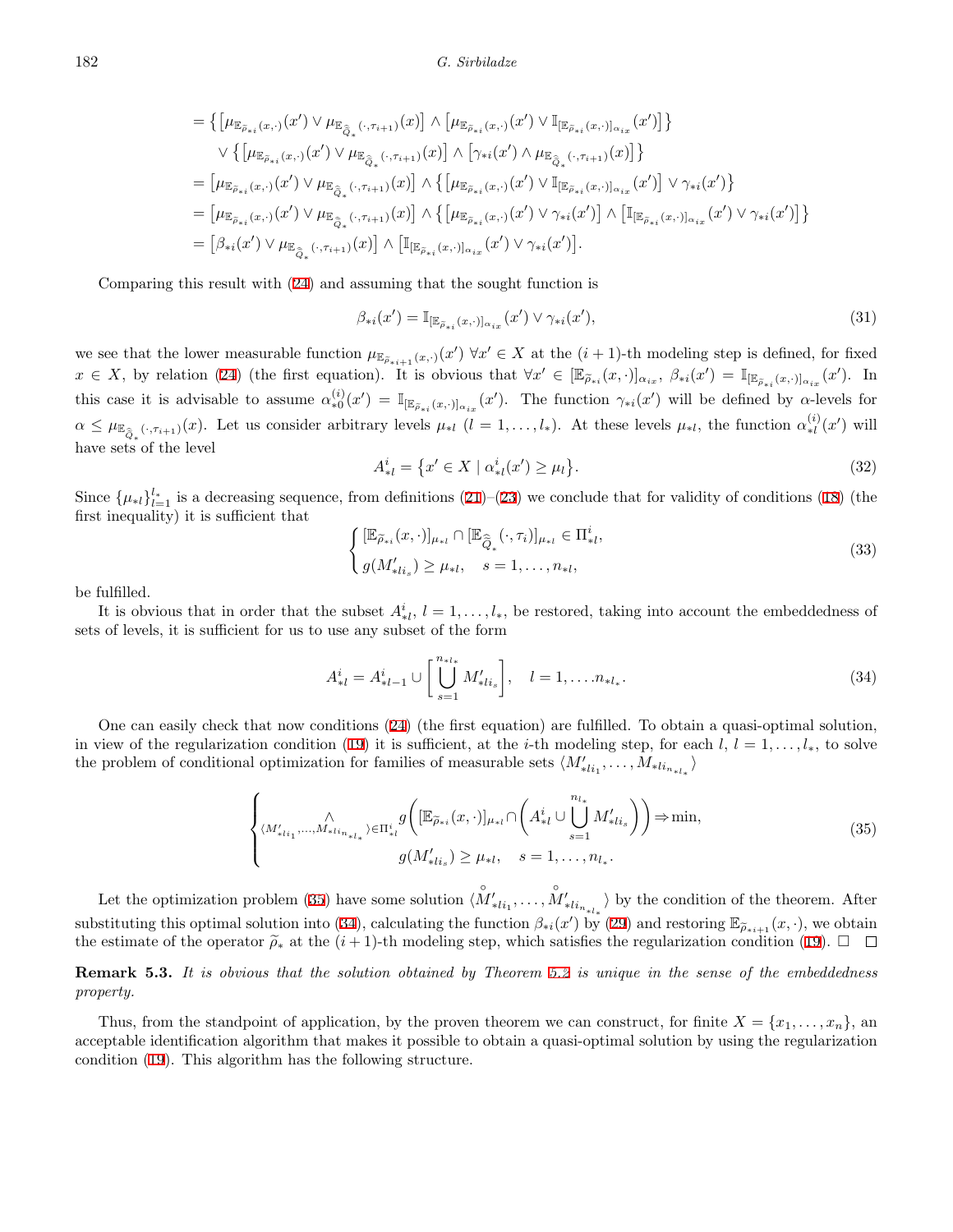### **5.3 Algorithm 1**

1) For fixed  $x \in X$  and the lower function  $\mu_{\mathbb{E}_{\tilde{\rho}_{*i}}(x,\cdot)}(x')$ , at the *i*-th modeling step from expert knowledge reflections on the SDEFDS states in the fuzzy extremal intervals we define the variational series ([20a](#page-9-5)) as follows:

<span id="page-12-0"></span>
$$
\begin{pmatrix} \mu_{*1} & \mu_{*2} & \dots & \mu_{*l_*} \\ n_{*1} & n_{*2} & \dots & n_{*l_*} \end{pmatrix}, \quad l = 1, \dots, l_*.
$$
 (36)

2) For each SDEFDS input, at each level  $\mu_{*l}$   $(l = 1, ..., l_*)$  we define the solution  $\langle \hat{M}'_{*l i_1}, ..., \hat{M}'_{*l i_{n_{*l_*}}}\rangle$  of the conditional discrete optimization problem (such a solution exists because *X* is finite) as follows:

$$
\left\{ \begin{aligned} &\wedge\\ &\langle M'_{*li_1}, \dots, M_{*li_{n_{*l_*}}}\rangle \in \Pi_{*l}^i g\left( [\mathbb{E}_{\widetilde{\rho}_{*i}}(x, \cdot)]_{\mu_{*l}} \cap \left( A^i_{*l} \cup \bigcup_{s=1}^{n_{l_*}} M'_{*li_s} \right) \right) \Rightarrow \min, \\ &g(M'_{*li_s}) \ge \mu_{*l}, \quad s = 1, \dots, n_{*l}. \end{aligned} \right. \tag{37}
$$

It may be approximately solved by a genetic algorithm or other heuristic methods.

3)  $A_{*l+1}^i$  is defined by formula ([26\)](#page-10-2), while the function  $\alpha_{*l+1}^i(x')$  by ([25\)](#page-10-3).

4) Steps 2–3) are fulfilled up to  $l = l_*$  and, using [\(25](#page-10-3)), [\(26](#page-10-2)), we calculate the function  $\alpha^i_{*l_*}(x') = \beta_{*l}(x')$  for each  $x' \in X$ .

5) At the  $(i+1)$ -th modeling step, we construct the estimate of the compatibility function of a fuzzy relation  $\tilde{\rho}_{*i+1}$ , taking into account information on  $1 \div i$  steps and applying ([24\)](#page-9-1).

6) Steps 1)–5) are repeated for each  $x \in X$  and thus we restore the function  $\mu_{\widetilde{\rho}_{*i+1}}(x, x')$ .

7) Steps 1)–6) are repeated, but this time for the upper function  $\mu_{\tilde{\rho}_{i+1}^*}$ . We thus complete the restoration of the transition operator of the SDEFDS at the  $(i + 1)$ -th modeling step with information on  $1 \div i$  steps taken into account. 8) Upon the arrival of new information on the output of  $\mathbb{E}_{\widehat{Q}_*}(\cdot, \tau_{i+2})$ , steps 1)–7) are repeated so as to define more

*∗* exactly the estimate of the SDEFDS operator  $(\widetilde{\rho}_*, \widetilde{\rho}^*)$ .<br>To illustrate the performance of Algorithm 1 let us

To illustrate the performance of Algorithm 1, let us consider the following numerical example.

#### **5.4 An example of SDEFDS identification**

Let  $X = \{1, 2, 3, 4\}$  be a finite set of SDEFDS states. Let, on  $2^X$ , a fuzzy measure be given as a possibilistic one with possibilistic distribution

$$
\pi \sim \begin{pmatrix} 1 & 2 & 3 & 4 \\ 0.6 & 0.7 & 0.6 & 1.0 \end{pmatrix},
$$

so that  $\forall A \in 2^X$ 

 $g^*(A) = \underset{x \in A}{\vee}$  $\pi(x)$  *g* is a possibility measure.

Let, at the  $i = 2$ -th modeling step, the estimate  $(\tilde{\rho}_{*2}, \tilde{\rho}_2^*)$  of the transition operator  $(\tilde{\rho}_*, \tilde{\rho}^*)$  be represented as follows:

$$
\widetilde{\rho}_{*2} = \begin{pmatrix} 1 & 0.8 & 0.5 & 0.2 \\ 0.7 & 0.9 & 0.8 & 0.2 \\ 0.5 & 0.6 & 0.9 & 0.3 \\ 0.1 & 0.4 & 0.8 & 1 \end{pmatrix}, \quad \widetilde{\rho}_{2}^{*} = \begin{pmatrix} 1 & 0.9 & 0.6 & 0.2 \\ 0.6 & 0.9 & 0.7 & 0.1 \\ 0.6 & 0.7 & 0.9 & 0.2 \\ 0.2 & 0.5 & 0.9 & 1 \end{pmatrix}.
$$

Let three input fuzzy states (signals) be delivered to the SDEFDS input so that  $A_{0*\tau_i} = A_{0\tau_i}^*$ ,  $i = 1, 2, 3$ , and

$$
\tilde{A}_{*0\tau_1} = (1/0.8 \quad 2/0.7 \quad 3/0.4 \quad 4/0.2), \quad i = 1,
$$
  

$$
\tilde{A}_{*0\tau_2} = (1/0.4 \quad 2/0.6 \quad 3/0.6 \quad 4/0.2), \quad i = 2,
$$
  

$$
\tilde{A}_{*0\tau_3} = (1/0.2 \quad 2/0.4 \quad 3/0.5 \quad 4/0.6), \quad i = 3,
$$

where  $\tau_1 < \tau_2 < \tau_3$  and measurements were taken in some extremal fuzzy time intervals  $(\tilde{r}_{\tau_{i*}}, \tilde{r}_{\tau_i}^*), i = 1, 2, 3$ . Let three<br>output fuzzy states (signals) be assumed to have the form: output fuzzy states (signals) be assumed to have the form:

$$
\mathbb{E}_{\widehat{Q}_*}(\cdot, \tau_1) = (1/0.6 \quad 2/0.5 \quad 3/0.4 \quad 4/0.4),
$$
  
\n
$$
\mathbb{E}_{\widehat{Q}_*}(\cdot, \tau_2) = (1/0.4 \quad 2/0.6 \quad 3/0.5 \quad 4/0.4),
$$
  
\n
$$
\mathbb{E}_{\widehat{Q}_*}(\cdot, \tau_3) = (1/0.4 \quad 2/0.6 \quad 3/0.5 \quad 4/0.5).
$$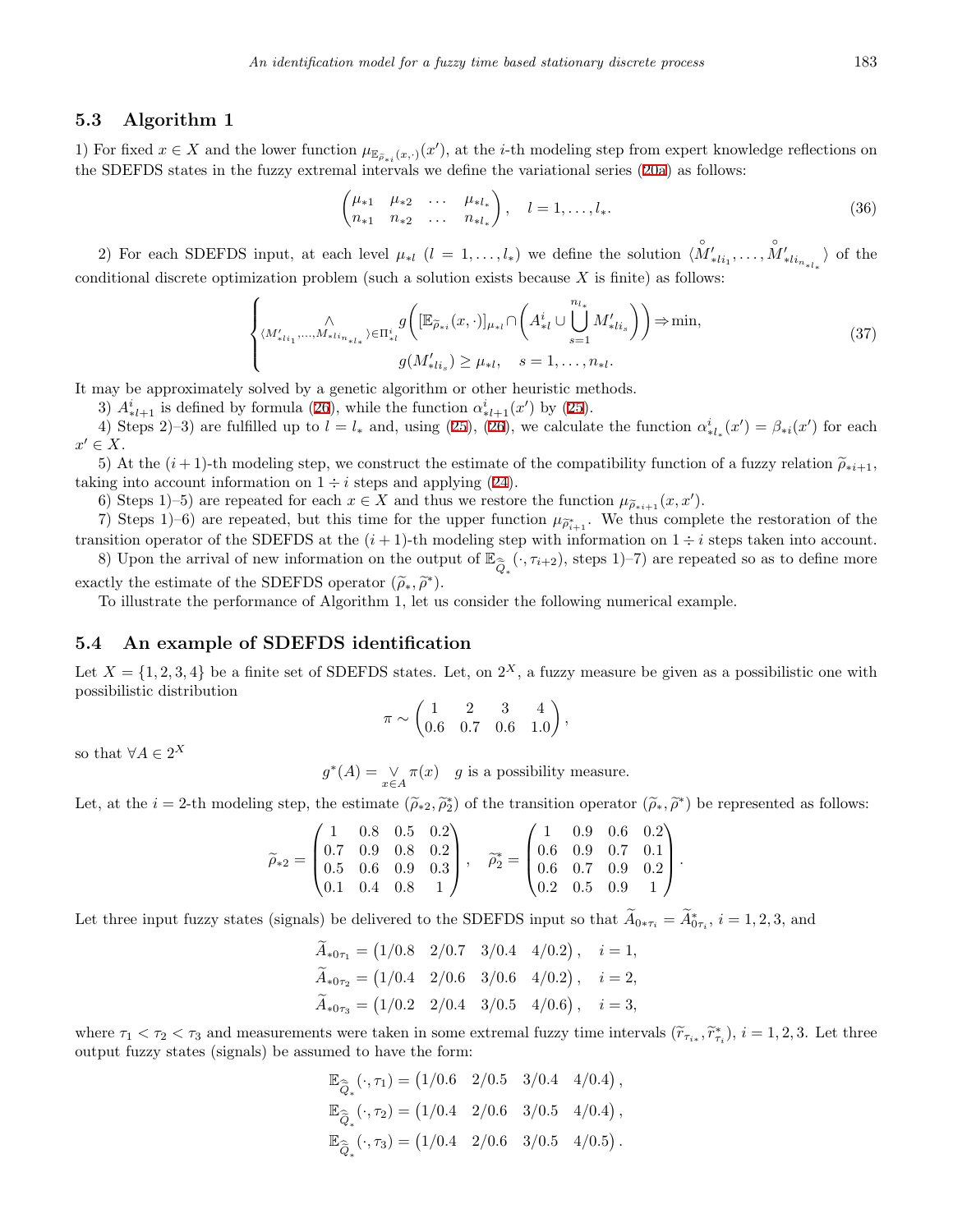It is required to restore (to define more exactly) the estimate  $(\tilde{\rho}_*, \tilde{\rho}_s^*)$  of the transition operator  $(\tilde{\rho}_*, \tilde{\rho}^*)$  at the 3-th modeling step by the information on the input-output signals presented here  $i = 3$ -th modeling step by the information on the input-output signals presented here.

To solve this problem, we use Algorithm 1.

*Step* 1: Let  $x = 1$  be fixed. Then

$$
\mathbb{E}_{\widetilde{\rho}_*2}(1,\cdot) = (1/1 \quad 2/0.8 \quad 3/0.5 \quad 4/0.4), \n\mathbb{E}_{\widetilde{\rho}_2^*}(1,\cdot) = (1/1 \quad 2/0.9 \quad 3/0.6 \quad 4/0.5).
$$

For  $x = 1$  the variational series ([36\)](#page-12-0) looks like

$$
\begin{pmatrix} 0.6 & 0.4 \\ 1 & 2 \end{pmatrix} \quad\n\begin{aligned}\n& l_* = 2, \quad n_{*1} = 1, \quad n_{*3} = 2, \quad i = 2, \\
& \mu_{*1} = 0.6, \quad \mu_{*2} = 0.4.\n\end{aligned}
$$

Define the sets  $M_{*li_s}^i$  and  $\Pi_{*li_s}^i$  as follows: for  $l = 1$ :  $M_{*11}^2 = \{\text{1}, 2\}$ ;<br>
for  $l = 2$ :  $M_{*22}^2 = \{1, 2, 3\}$ ,  $M_{*23}^2 = \{2, 3, 4\}$ ,

$$
\Pi_{*11}^{2} = \{ \{1\}, \{2\}, \{1,2\} \},
$$
  
\n
$$
\Pi_{*22}^{2} = \{ \{1\}, \{2\}, \{3\}, \{1,2\}, \{1,3\}, \{2,3\}, \{1,2,3\} \}
$$
  
\n
$$
\Pi_{*23}^{2} = \{ \{2\}, \{3\}, \{4\}, \{2,3\}, \{2,4\}, \{3,4\}, \{2,3,4\} \}
$$

*,*

*.*

Then

$$
\Pi_{*1}^2 = \Pi_{*11}^2, \quad \Pi_{*2}^2 = \Pi_{*22}^2 \times \Pi_{*23}^2.
$$

Now define the sets  $M_{liq}^{*i}$  and  $\Pi_{liq}^{*i}$ :

$$
\mu_1^* = 0.6
$$
,  $M_{11}^{*2} = \{1, 2\}$ ,  $\mu_2^* = 0.6$ ,  $M_{22}^{*2} = \{1, 2, 3\}$ ,  $M_{23}^{*2} = \{2, 3, 4\}$ .

Then

$$
\Pi_{11}^{*2} = \Pi_{*11}^2, \quad \Pi_{22}^{*2} = \Pi_{*22}^2, \quad \Pi_{23}^{*2} = \Pi_{*23}^2, \quad \Pi_{*1}^2 = \Pi_2^{*2}, \quad \Pi_{*2}^2 = \Pi_2^{*2}.
$$

We have

$$
\begin{aligned} [\mathbb{E}_{\widetilde{\rho}_{*2}}(1,\cdot)]_{\mu_{*1}} &= [\mathbb{E}_{\widetilde{\rho}_{*2}}(1,\cdot)]_{0.6} = \{1,2\}, \quad [\mathbb{E}_{\widetilde{\rho}_2^*}(1,\cdot)]_{\mu_1^*} = \{1,2,3\}, \\ [\mathbb{E}_{\widetilde{\rho}_{*2}}(1,\cdot)]_{\mu_{*2}} &= \{1,2,3\}, \quad [\mathbb{E}_{\widetilde{\rho}_2^*}(1,\cdot)]_{\mu_2^*} = \{1,2,3\}. \end{aligned}
$$

*Step* 2: For  $l = 1, 2$ , we formulate the conditional optimization problem: First we consider the case  $l = 1$ 

$$
g(\{1,2\} \cap [\emptyset \cup \{1\} \cup \{2\} \cup \{1,2\}]) = g(\{1,2\}) = \vee (0.6, 1) = 1 \Rightarrow \min,
$$

or

$$
\overset{\circ}{M}'_{*11} = \{1, 2\}, \text{ since } g(\overset{\circ}{M}'_{*11}) = 0.7 \ge \mu_{*1}.
$$

Analogously we obtain  $\overset{\circ}{M}{}_{11}^{*} = \{1, 2\}, \ A_{*1}^2 = A_{*0}^2 \cup \overset{\circ}{M}'_{*11} = \{1, 2\} = A_1^{*2}.$ 

Further, by formula [\(25](#page-10-3)) we construct the functions  $\alpha_{*l}$  and  $\alpha_l^*$  for  $l = 1$ :

$$
\alpha_{*1}^2(x') = \alpha_{*0}^2(x') \vee \left[ \mu_{\mathbb{E}_{\widehat{\mathbb{Q}}_*}(\cdot, \tau_1)}(x') \wedge \mathbb{I}_{A_{*1}^2}(x') \right] = \begin{cases} 0, & x' \in \{1, 2\}, \\ 0.4 & x' \in \{3, 4\}. \end{cases}
$$

Analogously, we find that  $\alpha_1^{*2}(x') = \alpha_{*1}^2(x')$ .

Now let us consider the case  $l = 2$ :

$$
\wedge \{g(\{1,2,3\} \cap [\{1,2\} \cup (\{1\} \cup \{2\})], \ldots, g(\{1,2,3\} \cap [\{1,2\} \cup (\{1,2\} \cup (\{1,2,3\}\{2,3,4\}))]\} \Rightarrow \min.
$$

Clearly, a minimum is attained at  $g(\{1,2\} \cup \{1\} \cup \{2\}) = g(\{1,2\})$  or  $M'_{*22} = \{1\}$ ,  $M'_{*23} = \{2\}$  since  $g(M'_{*22}) \ge \mu_{*2}$ and  $g(\stackrel{\circ}{M}'_{*23}) \geq \mu_{*2}$ .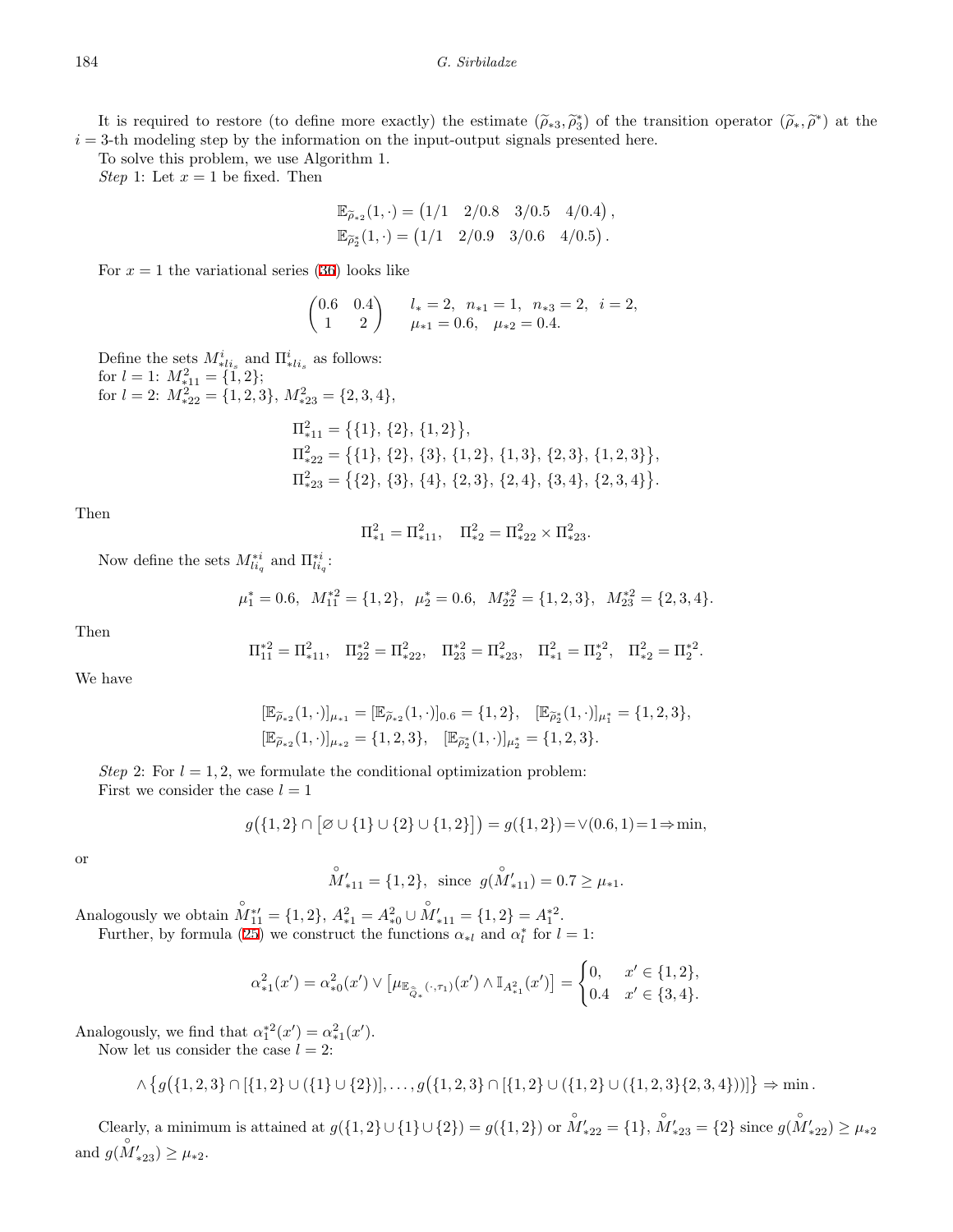Thus we obtain  $A_{*2}^2 = A_{*1}^2 \cup \overset{\circ}{M}'_{*22} \cup \overset{\circ}{M}'_{*23} = \{1,2\}.$ <br>Analogously, we obtain  $A_2^{*2} = \{1,2\}.$  Then

$$
\beta_{*2}(x') = \alpha_{*2}^2(x') = \alpha_{*1}^2(x') \vee \left[ \mu_{\mathbb{E}_{\widehat{Q}_*}(\cdot, \tau_2)}(x') \wedge \mathbb{I}_{A_{*2}^2}(x') \right] = (1/0.4, 2/0.6, 3/0.4, 4/0.4).
$$

Analogously,  $\beta_2^*(x') = \beta_{*2}(x')$ .

*Step* 3: Using ([24\)](#page-9-1), we construct  $\mathbb{E}_{\tilde{\rho}_{*3}}(1,\cdot)$  and  $\mathbb{E}_{\tilde{\rho}_3^*}(1,\cdot)$ :

$$
\mu_{\widetilde{\rho}_{*3}}(1,x') = \left[\mu_{\widetilde{\rho}_{*2}}(1,x') \vee \mu_{\mathbb{E}_{\widehat{\mathbb{Q}}_{*}}(\cdot,\tau_1)}\right] \wedge \beta_{*2}(x').
$$

Then

 $\mathbb{E}_{\widetilde{\rho}_{*3}}(1,\cdot) = \left[\left(1/1,2/0.8,3/0.5,4/0.2\right) \vee 0.4\right] \wedge \left[1/0.4,2/0.6,3/0.4,4/0.4\right] = \left(1/0.4,2/0.6,3/0.5,4/0.4\right) = \mathbb{E}_{\widetilde{\rho}_{3}^{*}}(1,\cdot).$ 

The model output estimate is calculated by ([13\)](#page-7-0):

$$
\mu_{\mathbb{E}_{\tilde{Q}_*}(\cdot,\tau_1)}(1) = \int_X \left[ \mu_{\tilde{\rho}_{*3}}(1,x') \wedge \mu_{\tilde{A}_{*0\tau_3}}(x') \right] \circ g(\cdot)
$$
  
= 
$$
\int_X \left[ (1/0.4, 2/0.6, 3/0.5, 4/0.4) \wedge (1/0.8, 2/0.7, 3/0.4, 4/0.2) \right] \circ g(\cdot)
$$
  
= 0.4 =  $\mu_{\mathbb{E}_{\tilde{Q}_*}(\cdot,\tau_3)}(1)$ ,

i.e., the model value coincides with the true expert valuations (output values). Analogously,

$$
\mu_{\mathbb{E}_{\widetilde{Q}^*}(\cdot,\tau_3)}(i)=\int\limits_X \left[\mu_{\widetilde{\rho}^*_3}(i,x')\wedge\mu_{\widetilde{A}^*_{0\tau_3}}(i)\right]\circ g(\cdot)=\mu_{\mathbb{E}_{\widetilde{Q}^*}(\cdot,\tau_3)}(i),\quad i=2,3,4.
$$

Repeating steps 1–3) for  $x = 2, 3, 4$ , we obtain

$$
\mathbb{E}_{\widetilde{\rho}_{*3}}(2,\cdot) = (1/0.6, 2/0, 3/0, 4/0) = \mathbb{E}_{\widetilde{\rho}_3^*}(2,\cdot), \n\mathbb{E}_{\widetilde{\rho}_{*3}}(3,\cdot) = (1/0, 2/0, 3/0.5, 4/0) = \mathbb{E}_{\widetilde{\rho}_3^*}(3,\cdot), \n\mathbb{E}_{\widetilde{\rho}_{*3}}(4,\cdot) = (1/0.4, 2/0, 3/0.5, 4/0) = \mathbb{E}_{\widetilde{\rho}_3^*}(4,\cdot).
$$

This completes the construction of the estimate  $(\tilde{\rho}_{*3}, \tilde{\rho}_{3}^{*})$  of the transition operator  $(\tilde{\rho}_{*}, \tilde{\rho}^{*})$ :

$$
\widetilde{\rho}_{*3} = \widetilde{\rho}_3^* = \begin{pmatrix} 0.4 & 0.6 & 0.5 & 0.4 \\ 0.6 & 0 & 0 & 0 \\ 0 & 0 & 0.5 & 0 \\ 0.4 & 0 & 0.5 & 0 \end{pmatrix}.
$$

For the step  $i = 3$ , the model extremal fuzzy output states of the SDEFDS look like

$$
\begin{split} & \mu_{\mathbb{E}_{\widetilde{Q}_{*}}(\cdot,\tau_{j})}(i) = \!\!\!\!\!\!\!\!\int\limits_{X} \left[ \mu_{\widetilde{\rho}_{*3}}(i,x') \wedge \mu_{\widetilde{A}_{*0\tau_{j}}}(x') \right] \circ g(\cdot), \\ & \mu_{\mathbb{E}_{\widetilde{Q}^{*}}(\cdot,\tau_{j})}(i) = \!\!\!\!\!\!\!\!\!\int\limits_{X} \left[ \mu_{\widetilde{\rho}^{*}_{3}}(i,x') \wedge \mu_{\widetilde{A}^{*}_{0\tau_{j}}}(x') \right] \circ g^{*}(\cdot). \end{split}
$$

Then, comparing the output results, we obtain

$$
\left\{ \begin{aligned} &\mathbb{E}_{\widetilde{Q}_{*}}(\cdot,\tau_{1})=(1/0.6,2/0.6,3/0.5,4/0.4)=\mathbb{E}_{\widetilde{Q}^{*}}(\cdot,\tau_{1}),\\ &\mathbb{E}_{\widehat{\widetilde{Q}}_{*}}(\cdot,\tau_{1})=(1/0.6,2/0.6,3/0.4,4/0.4)=\mathbb{E}_{\widehat{\widetilde{Q}}^{*}}(\cdot,\tau_{1}),\\ &\left\{ \begin{aligned} &\mathbb{E}_{\widetilde{Q}_{*}}(\cdot,\tau_{2})=(1/0.6,2/0.4,3/0.5,4/0.4)=\mathbb{E}_{\widetilde{Q}^{*}}(\cdot,\tau_{2}),\\ &\mathbb{E}_{\widehat{\widetilde{Q}}_{*}}(\cdot,\tau_{2})=(1/0.4,2/0.6,3/0.4,4/0.4)=\mathbb{E}_{\widehat{\widetilde{Q}}^{*}}(\cdot,\tau_{2}),\\ &\left\{ \begin{aligned} &\mathbb{E}_{\widetilde{Q}_{*}}(\cdot,\tau_{3})=(1/0.4,2/0.6,3/0.5,4/0.4)=\mathbb{E}_{\widetilde{Q}^{*}}(\cdot,\tau_{3}),\\ &\mathbb{E}_{\widehat{\widetilde{Q}}_{*}}(\cdot,\tau_{3})=(1/0.4,2/0.6,3/0.4,4/0.5)=\mathbb{E}_{\widehat{\widetilde{Q}}^{*}}(\cdot,\tau_{3}). \end{aligned} \right. \end{aligned} \right.
$$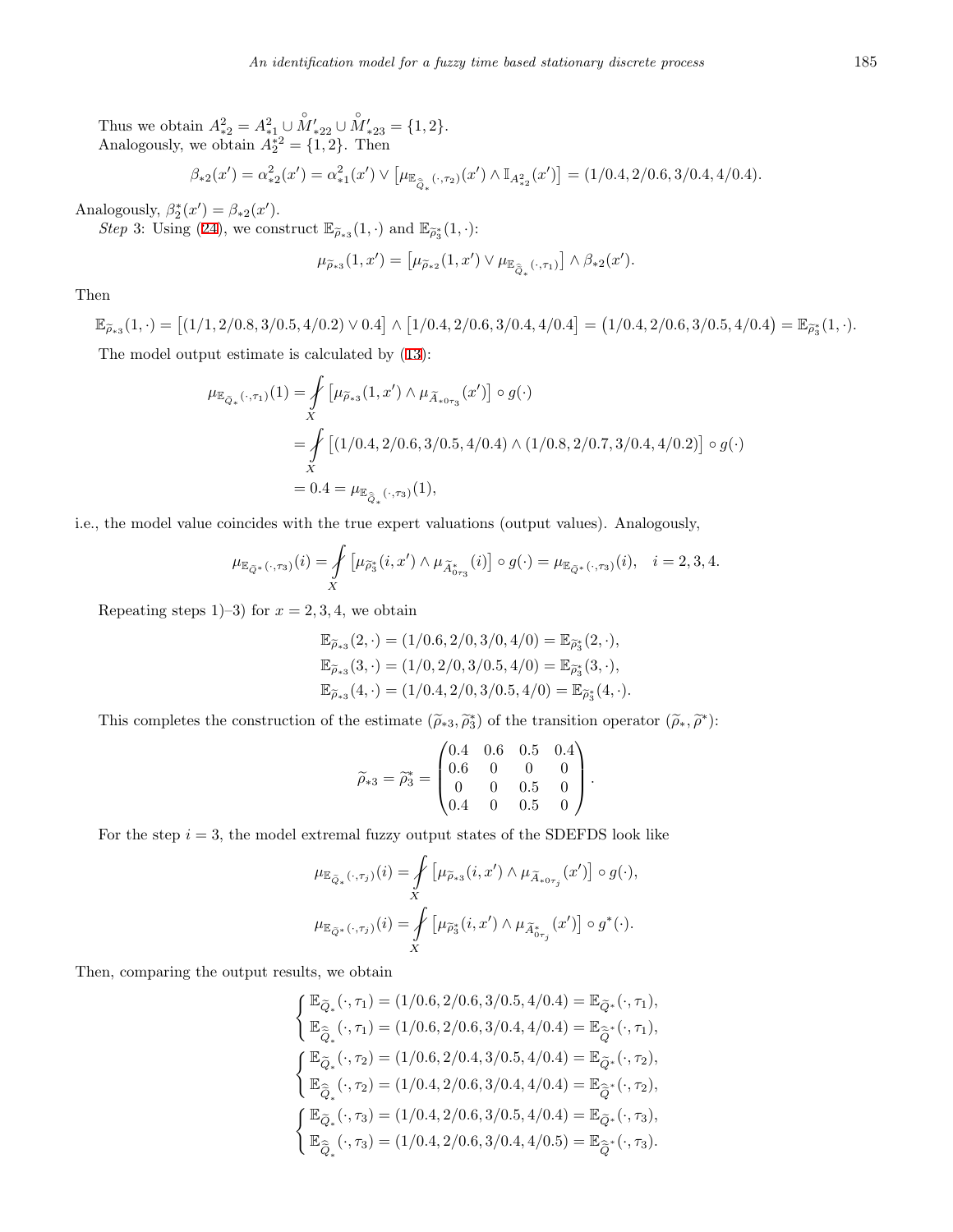It is obvious that there exists a sufficiently good coincidence of model and expert valuations of true extremal fuzzy states of the SDEFDS.

Based on a complete calculation mechanism, the software is designed to solve the constructed discrete optimization model.

## **6 Conclusion**

Based on the results presented in the papers [[34–](#page-17-11)[36\]](#page-17-15), we have considered questions of the fuzzy optimization of extremal processes, where:

a) The general EFDS model is described. The dualization of a time structure forms the most important part of the fuzzy instrument of modeling and optimization of SDEFDS;

b) the SDEFDS model with fuzzy uncertainty is introduced, the source of which is "fuzzy measurement" ("expert reflections" on the states of SDEFDS) of the system state in the so-called current and future discrete sequence of fuzzy time intervals.

c) a method has been developed for identifying of the transition operator of an SDEFDS by using the fuzzy-integral model ([14\)](#page-7-1) and the information on realized *N* input-output pairs ([16\)](#page-8-2).

d) the restoration of the transition operator by expert data in the model ([14](#page-7-1)) is a nonregular problem. In order to obtain a unique (in a certain sense) quasi-optimal solution of the identification problem, the regularization conditions are introduced: for SDEFDS this is the extremalization of the initial fuzzy measure functions ([19](#page-9-0)) by the corresponding expert-extremal data ([16](#page-8-2));

e) the respective algorithm of identification of  $(\tilde{\rho}_*, \tilde{\rho}^*)$  has been developed. The results obtained are illustrated by<br>example with a finite set of SDEEDS states. A good agreement between the estimates obtained by the example with a finite set of SDEFDS states. A good agreement between the estimates obtained by the proposed method and expert data is observed.

f) currently we work on practical applicability of the results. Namely in modeling and controlling complex industrial processes. We are close to finish the work on analysis and synthesis problems of fuzzy-extremal processes for intuitionistic and *q*-rung orthopair fuzzy environments.

## **Acknowledgement**

The author gratefully acknowledges the comments and suggestions from the Managing Editor and anonymous referees. This work was supported by Shota Rustaveli National Science Foundation of Georgia (SRNSFG) [FR-18-466].

### **References**

- <span id="page-15-7"></span>[1] S. Abbaszadeh, M. Eshaghi, M. de la Sen, *The Sugeno fuzzy integral of log-convex functions*, Journal of Inequalities and Applications, (2015), 12 pages, Doi: 10.1186/s13660-015-0862-6.
- <span id="page-15-3"></span>[2] R. P. Agarwal, D. Baleanu, J. J. Nieto, D. F. Torres, Y. Zhou, *A survey on fuzzy fractional differential and optimal control nonlocal evolution equations*, Journal of Computational and Applied Mathematics, **339** (2018), 3-29.
- [3] Z. Alijani, D Baleanu, B. Shiri, G. C. Wu, *Spline collocation methods for systems of fuzzy fractional differential equations*, Chaos Solitons Fractals, **131** (2020), 12 pages.
- <span id="page-15-4"></span>[4] Z. Alijani, U. Kangro, *Collocation method for fuzzy Volterra integral equations of the second kind*, Mathematical Modelling and Analysis, **25**(1) (2020), 146-166.
- <span id="page-15-0"></span>[5] A. A. Ashtiani, M. B. Menhaj, *Fuzzy relational dynamic system with smooth fuzzy composition*, Journal of Mathematics and Computer Science, **2**(1) (2011), 1-8.
- <span id="page-15-1"></span>[6] A. B. Badiru, *Dynamic fuzzy systems modeling*, in: Systems Engineering Models, 1st ed. (2019), 19-53.
- <span id="page-15-5"></span>[7] R. E. Bellman, L. A. Zadeh, *Decision-making in a fuzzy environment*, Manage Sciences, Ser. B., **17** (1970), 141-164.
- <span id="page-15-2"></span>[8] J. J. Buckley, J. Feuring, *Fuzzy differential equations*, Fuzzy Sets and Systems, **110**(1) (2000), 43-54.
- <span id="page-15-6"></span>[9] O. Castillo, P. Melin, *Soft computing for control of non-linear dynamic systems*, Studies in Fuzziness and Soft Computing, **73**, Physica-Verlag, Wulzburg, 2001.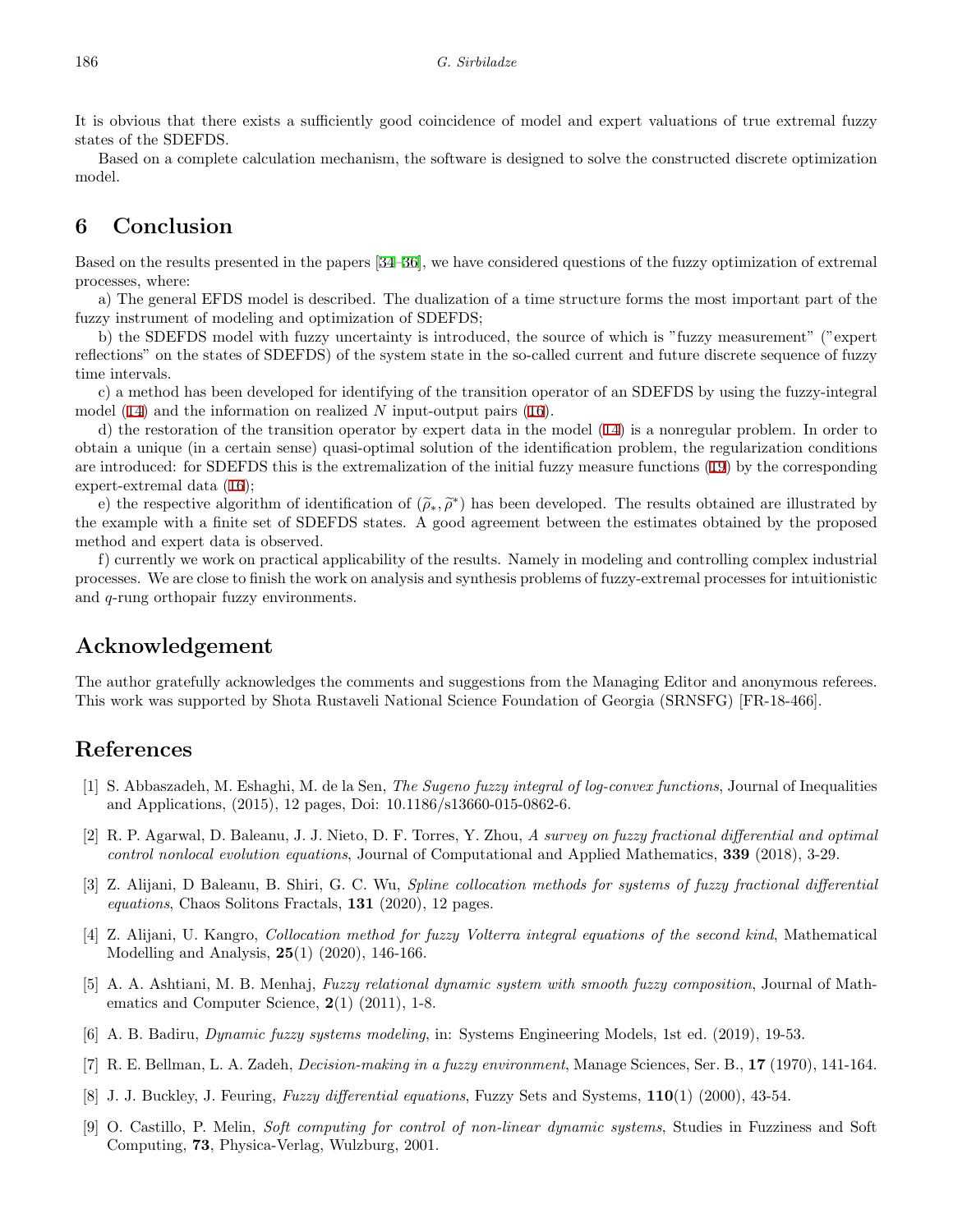- <span id="page-16-1"></span>[10] S. Chakraverty, S. Tapaswini, D. Behera, *Fuzzy differential equations and applications for engineers and scientists*, Taylor and Francis Group, 2016.
- <span id="page-16-7"></span>[11] Z. Ding, M. Ma, A. Kandel, *On the observativity of fuzzy dynamical control systems (I)*, Fuzzy Sets and Systems, **95** (1998), 53-65.
- <span id="page-16-13"></span>[12] D. Dubois, H. Prade, *Possibility theory*, Plenum Press, New York, 1988.
- <span id="page-16-4"></span>[13] Y. Feng, *Mean-square integral and differential of fuzzy stochastic processes*, Fuzzy Sets and Systems, **102**(2) (1999), 271-280.
- <span id="page-16-8"></span>[14] R. Ghanbari, K. Ghorbani-Moghadam, N. Mahdavi-Amiri, B. D. Baets, *Fuzzy linear programming problems: Models and solutions*, Soft Computing, **24** (2020), 10043-10073.
- <span id="page-16-2"></span>[15] L. T. Gomes, L. Barros, B. Bede, *Fuzzy differential equations in various approaches*, Springer Briefs in Mathematics, Springer, Cham, 2015.
- <span id="page-16-14"></span>[16] M. Grabisch, *Fuzzy integral in multicriteria decision making*, Fuzzy Sets and Systems, **69** (1995), 279-298.
- [17] M. Grabisch, *Fuzzy measures and integrals: Recent developments*, Fifty years of fuzzy logic and its applications, 125–151, Stud. Fuzziness Soft Computing., **326**, Springer, Cham, 2015.
- <span id="page-16-15"></span>[18] M. Grabisch, T. Murofushi, M. Sugeno (eds.), *Fuzzy measures and integrals. Theory and applications*, Studies in Fuzziness and Soft Computing, 40. Physica-Verlag, Heidelberg, 2000.
- <span id="page-16-9"></span>[19] M. Higashi, G. J. Klir, *Identification of fuzzy relation systems*, IEEE Transactions on Systems Man Cybernet., **14**(2) (1984), 349-355.
- <span id="page-16-5"></span>[20] H. Jafari, M. T. Malinowski, M. J. Ebadi, *Fuzzy stochastic differential equations driven by fractional Brownian motion*, Advances in Difference Equations, **16** (2021), 2-17.
- <span id="page-16-0"></span>[21] J. Kacprzyk, A. Wilbik, S. Zadrozny, *Linguistic summarization of time series using a fuzzy quantifier driven aggregation*, Fuzzy Sets and Systems, **159**(12) (2011), 1485-1499.
- <span id="page-16-3"></span>[22] O. Kaleva, *Fuzzy differential equations*, Fuzzy Sets and Systems, **24**(3) (1987), 301-317.
- <span id="page-16-16"></span>[23] J. M. Keller, D. Liu, D. B. Fogel, *Fuzzy measures and fuzzy integrals*, in: Fundamentals of Computational Intelligence: Neural Networks, Fuzzy Systems, and Evolutionary Computation, Wiley-IEEE Press, 2016, 183-205.
- <span id="page-16-17"></span>[24] G. J. Klir, *Fuzzy measure theory*, Plenum Press, New York, 1992.
- <span id="page-16-10"></span>[25] P. E. Kloeden, *Fuzzy dynamical systems*, Fuzzy Sets and Systems, **7**(3) (1982), 275-296.
- <span id="page-16-20"></span>[26] M. Kurano, M. Yasuda, J. Nakagami, Y. Yoshida, *A fuzzy relational equation in dynamic fuzzy systems*, Fuzzy Sets and Systems, **101** (1999), 439-443.
- <span id="page-16-18"></span>[27] X. Li, X. Zhang, *Sugeno integral of set-valued functions with respect to multi-submeasures and its application in MADM*, International Journal of Fuzzy Systems, **20**(8) (2018), 2534-2544.
- <span id="page-16-11"></span>[28] B. Liu, *Toward fuzzy optimization without mathematical ambiguity*, Fuzzy Optimization and Decision Making, **1**(1) (2002), 43-63.
- [29] T. Loganathan, K. Ganesan, *A solution approach to fully fuzzy linear fractional programming problems*, Journal of Physics, **1377** (2019), 012040.
- <span id="page-16-12"></span>[30] P. Melin, O. Castillo *Modelling, simulation and control of non-linear dynamical systems, an intelligent approach using soft computing and fractal theory*, With 1 IBM-PC floppy disk (3.5 inch; HD). Numerical Insights, 2. Taylor and Francis, Ltd., London, 2002.
- <span id="page-16-6"></span>[31] M. Michta, *Fuzzy stochastic differential equations driven by semimartingales-different approaches*, Mathematical Problems of Engineering, **3** (2015), 23-65.
- <span id="page-16-19"></span>[32] E. Pap, *Null-additive set functions*, Mathematics and its Applications, **337**. Kluwer Academic Publishers Group, Dordrecht; Ister Science, Bratislava, 1995.